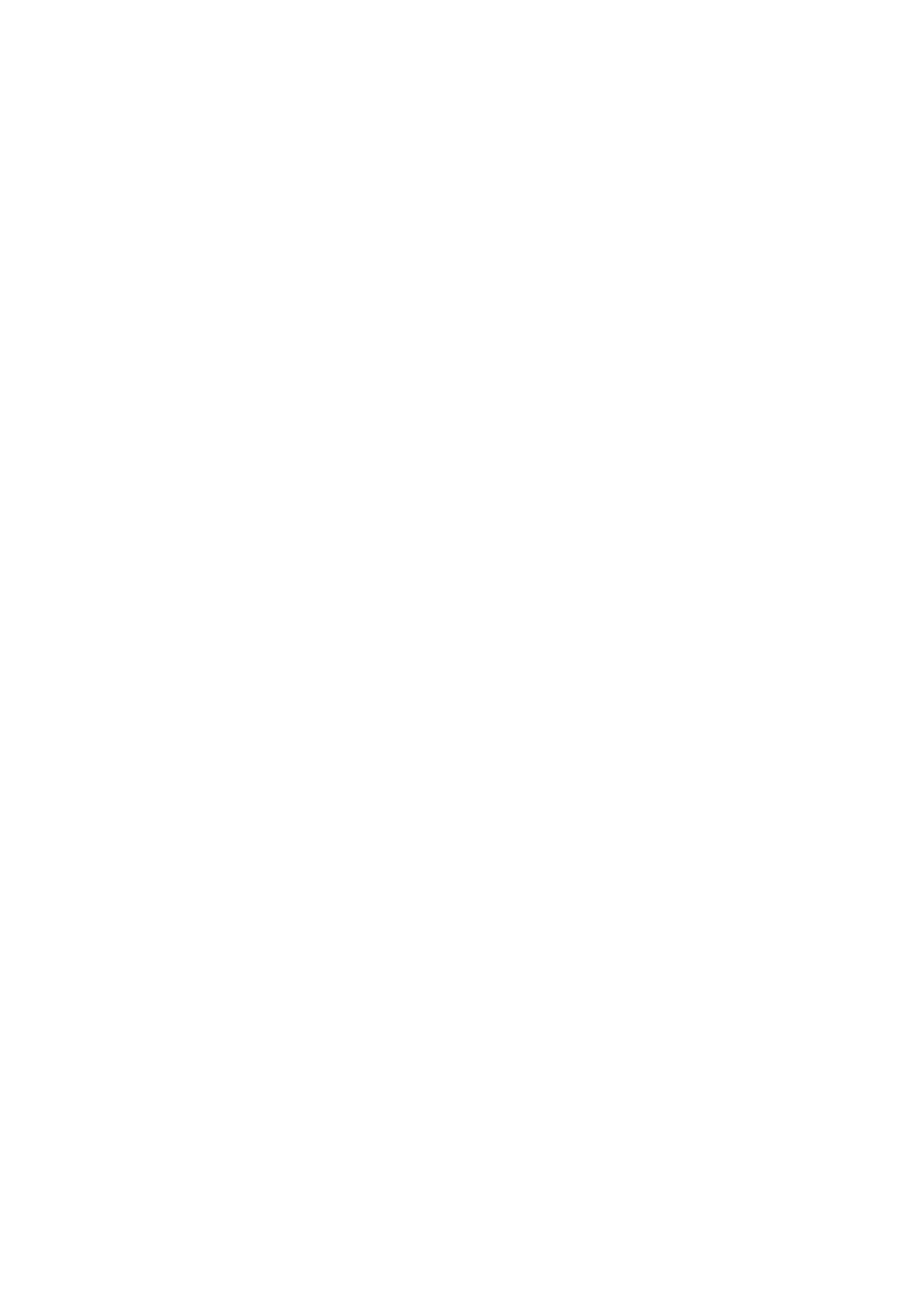# **Labour-market outcomes of older workers in the Netherlands: Measuring job prospects using the occupational age structure\***

Nicole Bosch CPB Netherlands Bureau for Economic Policy Analysis n.m.bosch@cpb.nl

Bas ter Weel CPB Netherlands Bureau for Economic Policy Analysis and Maastricht University b.ter.weel@cpb.nl

13 January 2013

#### **Abstract**

This paper analyses changes in job opportunities of older workers in the Netherlands in the period 1996-2010. The standard human capital model predicts that, as a result of human capital obsolescence, mobility becomes more costly when workers become older. We measure and interpret how changing job opportunities across 96 occupations affect different age and skill groups. Older workers end up in shrinking occupations, in occupations with a lower share of high-skilled workers, in occupations facing a higher threat of offshoring tasks abroad, more focus on routine-intensive tasks and less rewarding job content. This process is not only observed for the oldest group of workers, but for workers aged 40 and above. Observing older workers in declining occupations is to a large extent a market outcome, but declining job opportunities in terms of less satisfying working conditions and job tasks and content could potentially raise incentives to retire early.

Keywords: older workers, employment, occupational mobility

JEL Classification: J24, J60

 $\overline{a}$ 

<sup>\*</sup> We would like to thank Andrea Jaeger for excellent research assistance.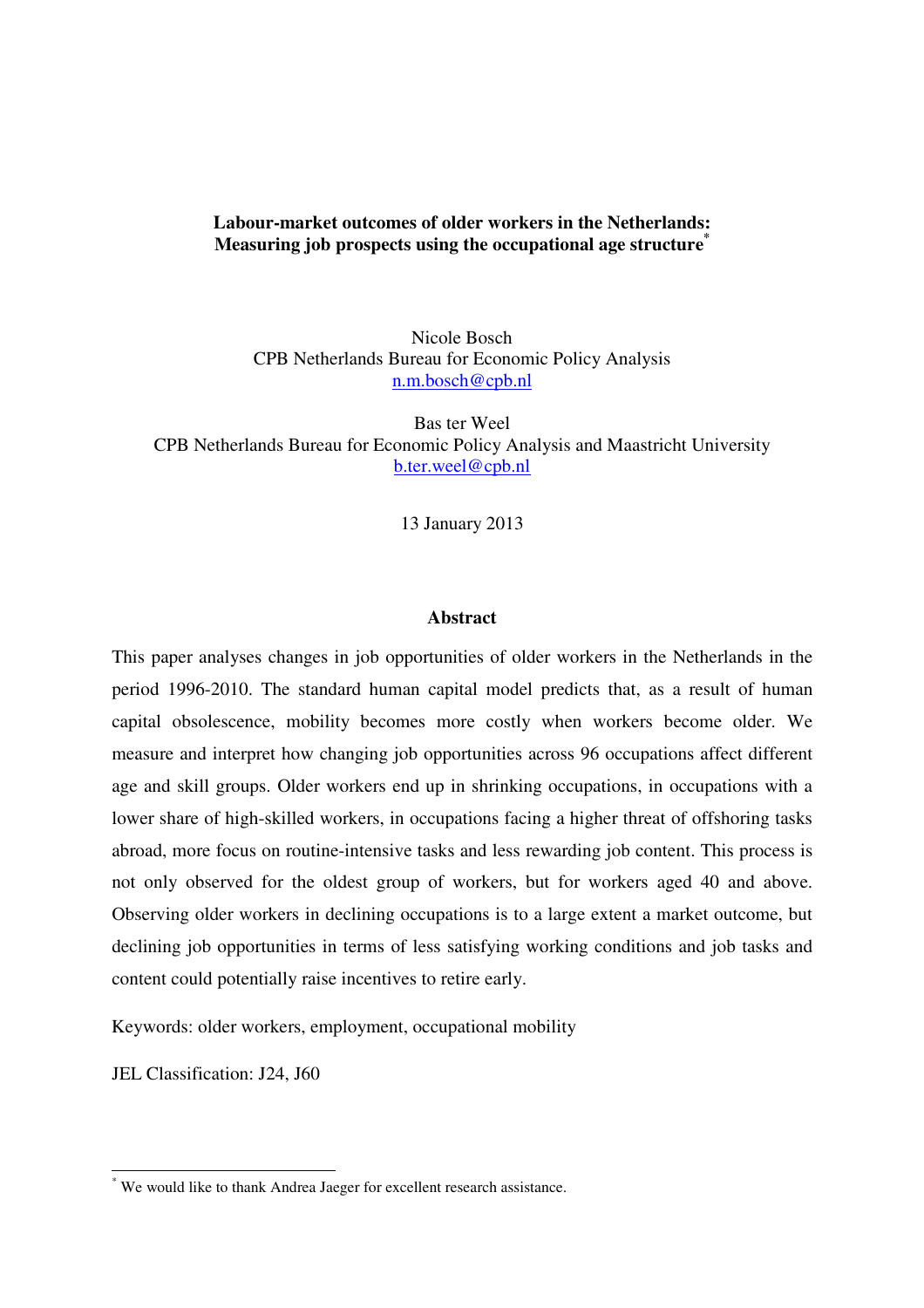## **1. Introduction**

The labour-market position of older workers is of special economic and social interest because many advanced economies, including the Netherlands, are faced with an ageing population and higher life expectancy. Policy measures have been taken to give workers incentives to stay in the labour market and to postpone retirement. This way the population utilizes its human capital in a better way and the financial burden of an ageing population should become sustainable. $<sup>1</sup>$ </sup>

One of the main challenges for older workers is to keep applying their human capital in a productive way. As a result of ongoing technological change and depreciation of human capital over the lifecycle both the value and the stock of human capital decline (Ben-Porath, 1967 and Rosen, 1975). Especially non-neutral technological change over the past decades, recently augmented by the outsourcing and offshoring of tasks, is eroding the value of human capital of particular types of workers, also in the Netherlands (e.g., Akçomak, Borghans and Ter Weel, 2011 and Ter Weel, 2012). An important question is how these changes in the value of human capital affect job opportunities of older workers. In particular, as some occupations rise and other decline, which age and skill groups are positively and negatively affected by these developments? And, when does this give rise to labour-market problems?

Our research contributes to the knowledge about labour-market opportunities of older workers in the Netherlands by measuring and interpreting the patterns of occupational mobility of workers in the period 1996-2010. The idea of this approach is that mobility becomes more costly with age, even when we neglect institutions (e.g., Jovanovic, 1979a, 1979b and Altonji and Shakotko, 1987).<sup>2</sup> Workers develop occupation-specific human capital as they remain working at the same firm for a while. Firms demand a certain combination of skills, which makes workers more productive in these particular firms but reduces the value of human capital outside these firms (e.g., Lazear, 2009). When technological change makes some of the skills within occupations obsolete, older workers face an incentive not to exit such occupations, while younger workers face an incentive not to enter them (e.g., Weinberg,

<sup>&</sup>lt;sup>1</sup> This journal has contributed to the discussion of future labour-market developments in Europe with among others a special issue labelled "ageing workforces" in 2011 (*De Economist*, vol. 159, no. 2; Vandenberghe, 2011) and Van Ours (2009) for an analysis of declining productivity when workers become older. See Broer (2001), Bettendorf et al. (2011) and Heijdra and Mierau (2011) for assessments of the sustainability of the welfare state.

 $2^2$  Deelen (2012) presents wage-tenure profiles for Dutch workers in the period 1999-2005. Using administrative data, she finds that these profiles are relatively steep compared to other countries. Also industries with high returns to tenure appear to have a high share of older workers and low levels of job mobility. Borghans et al. (2007) obtain that high wage growth is related to low job flows for older workers in the Netherlands.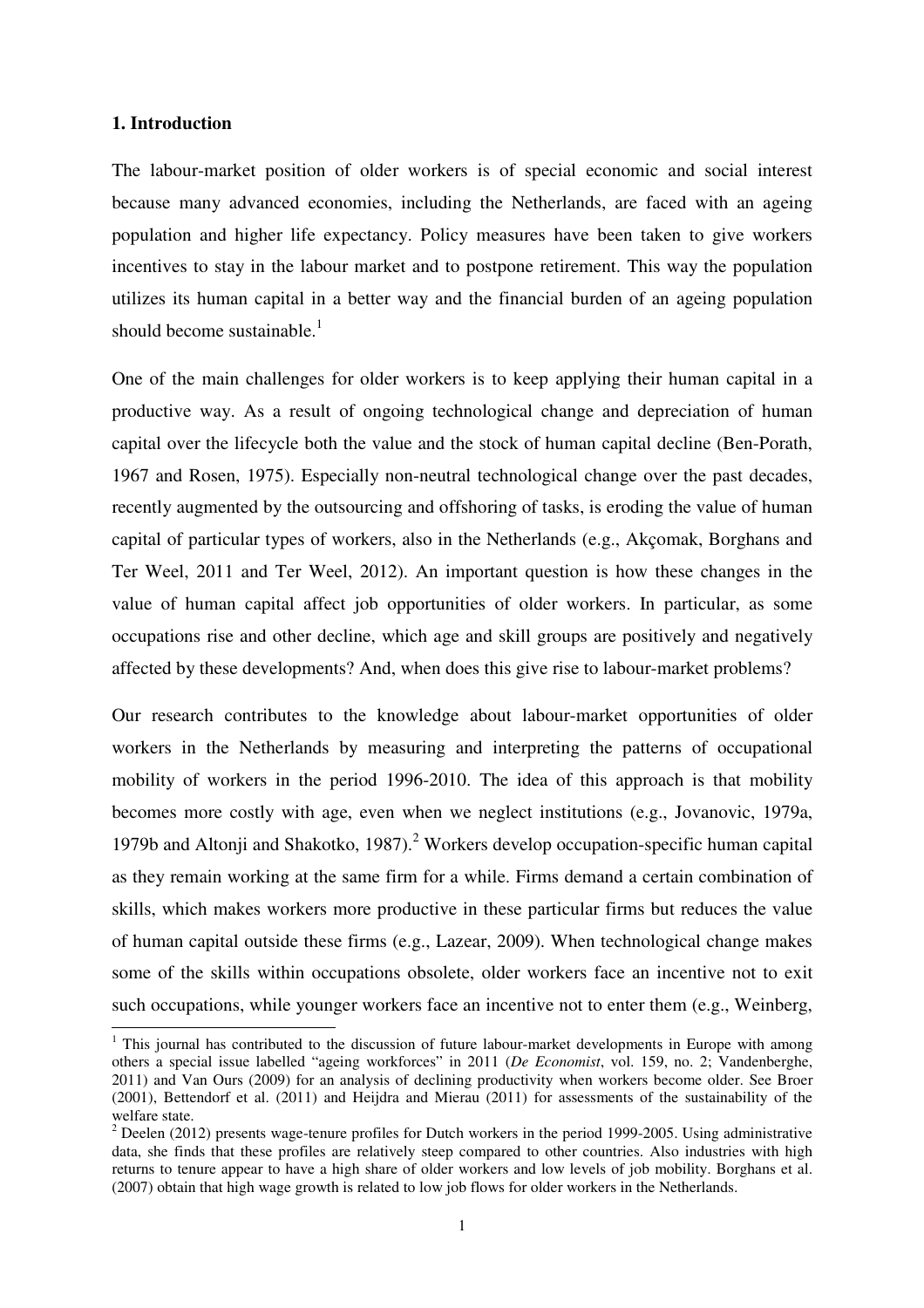2001 and Violante,  $2002$ ).<sup>3</sup> The reason for older workers not to exit the occupation is that wage losses have to be incurred because the specific bundle of skills they have developed cannot be transferred (e.g., Heckman and Scheinkman, 1987) and because reinvestment in skills is not worthwhile anymore because of the too short time horizon to reap the benefits from such efforts (e.g., Saint-Paul, 2009). At the same time, employers react by curtailing hiring in these occupations because demand is falling. This implies that the mean age of an occupation's workforce will rise as its employment declines (e.g., Autor and Dorn, 2009). So, a rising average occupation-age is a signal of low mobility and decline.

This pattern is not necessarily a problem because occupations rise and fall. Town criers and typists are not observed anymore and webpage architects are only in existence since the 1990s. It becomes problematic if technological change alters the job tasks in such a way that the value of a worker's human capital drops substantially. Recent evidence suggests that the demand for job tasks such as bookkeeping, clerical work and repetitive production tasks has been eroding rapidly with the advance of information and communication technology (e.g., Autor, Levy and Murnane, 2003 and Acemoglu and Autor, 2011). A core feature of this evidence is the distinction between worker skills and job tasks. This distinction is important when the assignment of skills to tasks is evolving over time, because the set of tasks demanded in the economy is altered by technological change. For older workers with no incentive to move to other occupations, economic obsolescence of their human capital leads to lower levels of productivity and the desire to retire earlier rather than later because job satisfaction falls too (Kotlikoff and Ghokale, 1992). This puts forward a problem if these workers are forced to remain in the labour market for a longer period of time, while at the same time many of the productive tasks they used to perform have either been automated or are now performed abroad.

We focus on employment changes among occupations in the Netherlands in the period 1996- 2010. It has proven notoriously difficult to establish how age itself affects labour productivity, not only because productivity is highly individual and occupation specific, but also because of the difficulty to distinguish age, cohort and selection effects.<sup>4</sup> Our empirical strategy of the occupational age structure follows the recent analysis of Autor and Dorn

 $\overline{a}$ 

<sup>&</sup>lt;sup>3</sup> Bartel and Sicherman (1993), Peracchi and Welch (1994) and Ahituv and Zeira (2005) argued that problems to cope with technological change and new technologies adequately, might force older workers to leave employment and push them into early retirement or unemployment.

<sup>&</sup>lt;sup>4</sup> See e.g. Euwals, De Mooij and Van Vuuren (2009), De Hek and Van Vuuren (2010) and Van Ours and Stoeldraijer (2011) for reviews of the theoretical and empirical literature.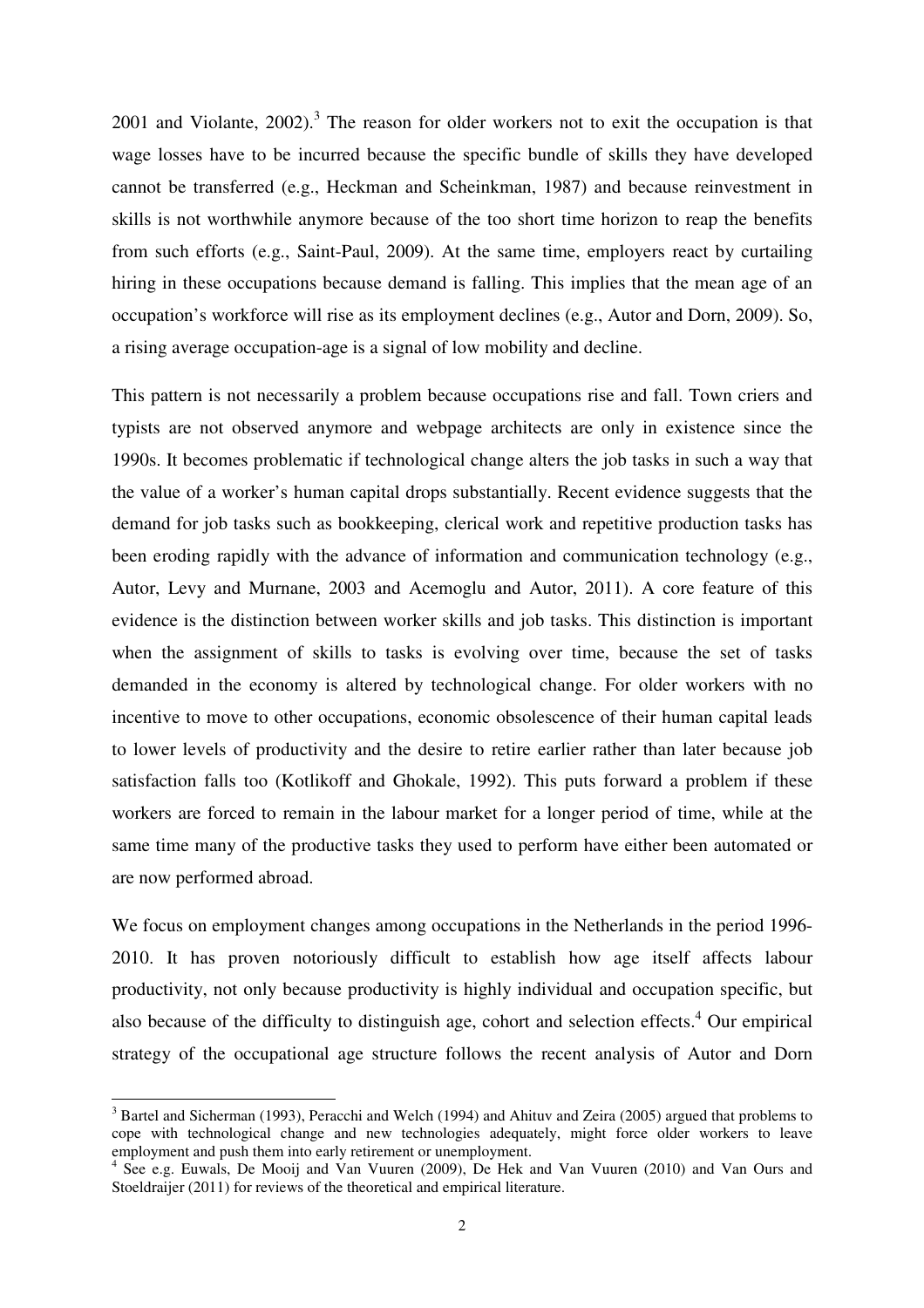(2009) for the United States. They measure for 330 occupations how changing job opportunities affect different age and skill groups. We first document a relationship between changes in occupational size (as a share of total employment) and shifts in the age distribution of the occupation's workforce. The estimates suggest that older workers are overrepresented in declining occupations. We continue to explain this pattern by investigating differences in educational requirements, the effects of technological change and offshoring, the job content in terms of the tasks that have to be carried out across different occupations and by measuring differences in the quality of work. We find that workers in ageing occupations have on average lower levels of education, are more vulnerable to threats of offshoring, carry out more routine-intensive and less abstract job tasks. Technological change, measured by computer-intensity, does not seem to impact older and younger workers in a different way. The same seems to be true for the quality of work, which does not seem to decline with age once we control for changes in employment shares.

From a policy point of view these results are of interest as well. The Dutch government has designed an agenda to foster the employment of older workers. On the one hand, early retirement has become less attractive, which has increased the average retirement age over the last decade. On the other hand, measures are taken to provide sustainable employment over the lifecycle. If workers face incentives to work longer, it has to be attractive to stay in the labour market for a longer period of time. Our estimates suggest that the job prospects of older workers are not necessarily such that they would be willing to stay in the labour market for a longer period of time. In addition, the decline in job opportunities starts already in the age group of 40-year old workers.

This paper proceeds as follows. In Section 2 we discuss the main idea and the related theoretical literature. Section 3 presents the most salient details about the data and presents construction the data set. In Section 4 we show a descriptive analysis of labour-market developments in the Netherlands. In Section 5 we present our empirical strategy and show the estimation results. Section 6 concludes and points at the policy relevance of our work.

## **2. Background**

Ben-Porath (1967) extends Becker's human capital theory (Becker, 1962) by building a lifecycle model of human capital. This model includes investments and depreciation and delivers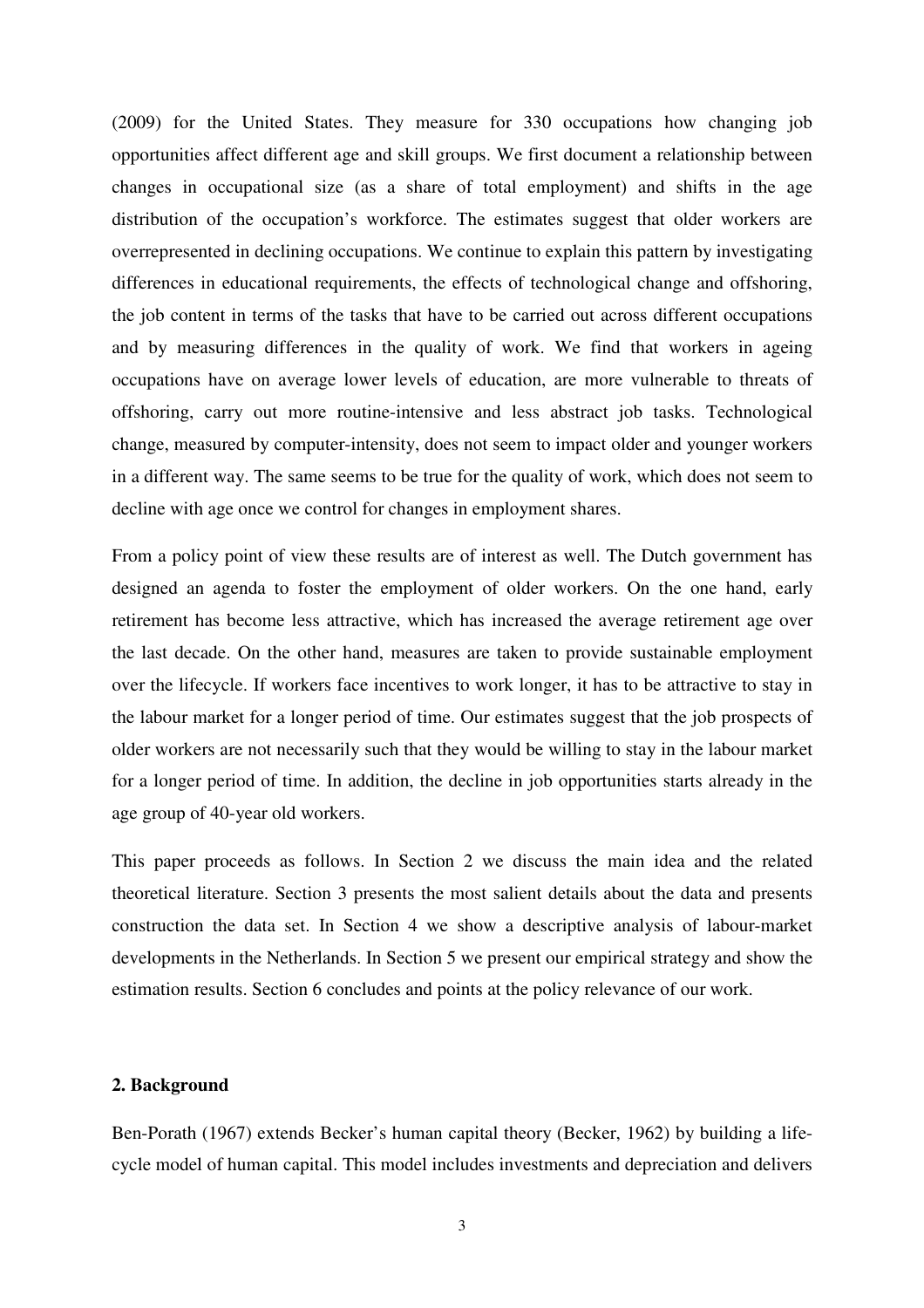wage and productivity profiles over the life-cycle. Agents are assumed to be risk-neutral, maximizing the present discounted value of their lifetime earnings. The present discounted value of earnings from the beginning of the career is given by

$$
Y(0) = \int_0^X e^{-rx} y(x) dx,
$$

where x is age, X the length of the career, r the real interest rate and  $y(x)$  the real earnings at age  $x$ . In this simple model, workers do not change occupations and new technologies do not arrive.

Weinberg (2001), Violante (2002) and Ahituv and Zeira (2005) extend this approach to study the adoption of new technologies by different skill groups at different points in time. Assume for simplicity that the economy consists of two occupations, old  $(0)$  and new  $(N)$ . There are two forms of human capital, one for working in the old occupation and one for the new occupation. People invest in human capital in the occupation they are in. Earnings in occupation *i* at age *x* are  $y_i(x, s_i(x), h_i(x))$ . In this expression,  $s_i(x)$  denotes the share of time devoted to investment in human capital in occupation  $i$  at age  $x$ . This will be used by the worker to maximize lifetime earnings. The term  $h_i(x)$  denotes the current level of human capital in occupation  $i$  at age  $x$ , which is determined by the optimal path of investment. If the worker switches from the old to the new occupation at age  $q$ , the present discounted value of his earnings (when he starts working) is equal to

$$
Y(0,q) = \int_0^q e^{-rx} y_0(x,s_0(x),h_0(x))dx + \int_q^X e^{-rx} y_N(x,s_N(x),h_N(x))dx.
$$

Human capital develops according to  $\dot{h}_i = f_i(s_i(x), h_i(x), \delta_i)$ . The function  $f_i(\cdot)$  is increasing in both s and h and decreasing in the depreciation rate  $\delta_i$ .

The main implication is to show whether a worker switches from the old to the new occupation. Because the old and new occupation require different types of human capital (by assumption and to make the story easy to comprehend), experience in the old occupation determines the initial levels of human capital with the new technology. The transferability of human capital from the old to the new occupation is likely to be imperfect. Older workers have accumulated human capital through their experience with the old technology and part of this human capital will be lost when a worker switches to the new occupation. By contrast, younger workers have only little investments in the old occupation and lose much less by switching to the new occupation. This implies that  $h_N(q) = h_O(q)^\gamma$ , with  $\gamma < 1$ . In other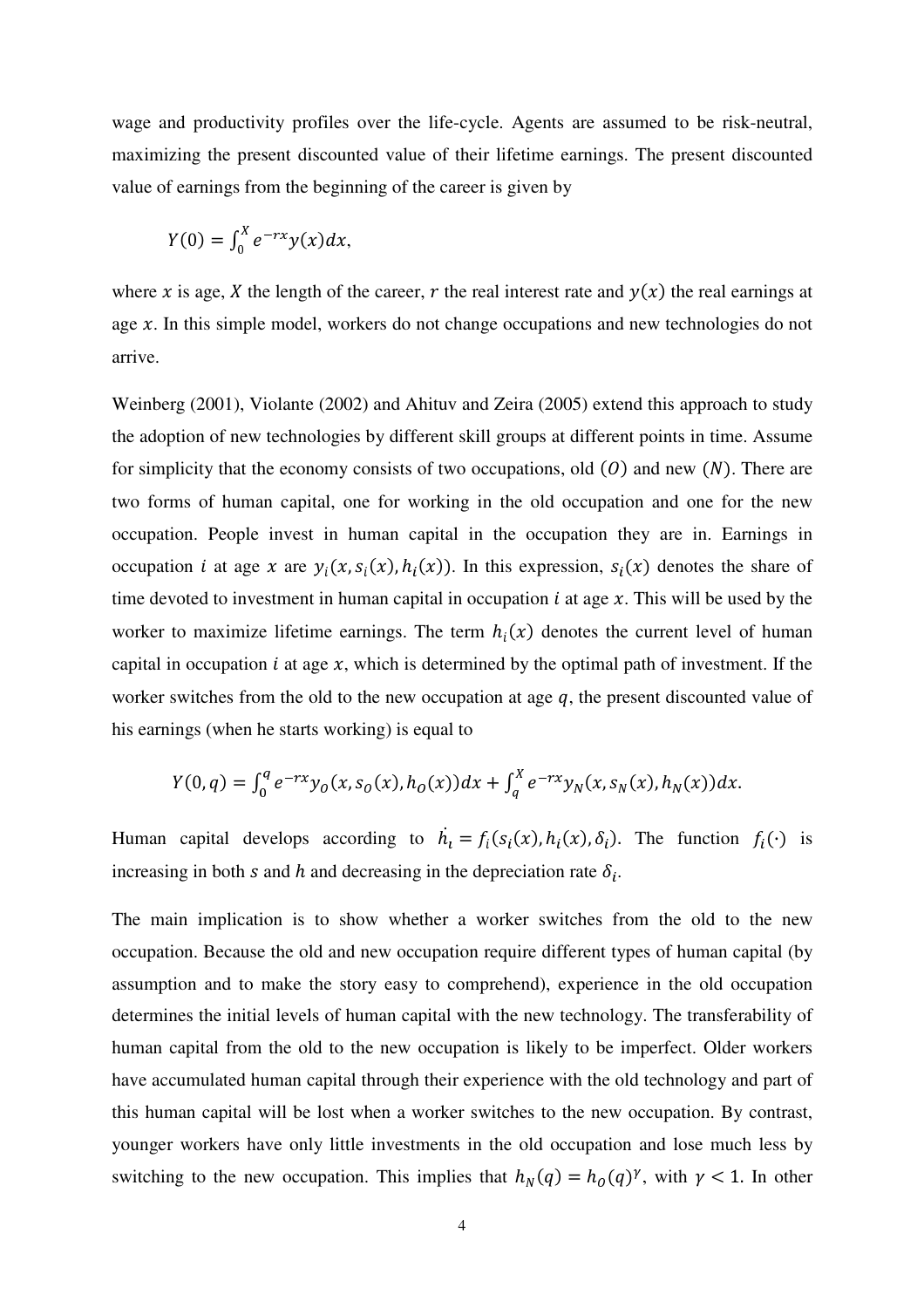words, workers who have a high level of human capital in the old occupation have a comparative disadvantage in the new occupation. Older workers, who will tend to have higher skill stocks in the old occupations, will experience greater depreciation rates when switching occupations. They are more likely to be observed working in the old occupation, which are contracting in terms of employment. Thus, under imperfect transferability of human capital across occupations, younger workers are more likely to switch occupations or enter the labour market in new occupations, which tend to be the growing occupations.

A second implication is that the higher rate of depreciation of human capital in the old occupation could hollow out core parts of the job, making them less attractive and making it less attractive to postpone retirement. Autor, Levy and Murnane (2003) have shown for example that the demand for bookkeeping and clerical work has plummeted because of computerization of these job tasks.<sup>5</sup> Assume an occupation consists of two bundles of distinct tasks, 1 and 2.<sup>6</sup> Workers have a productivity in both, which varies by occupation and age. Occupations combine the two tasks in different ways. Now,  $s_i$  is the total time investment in both skills, say  $s_i = \theta s_{i,1} + (1 - \theta) s_{i,2}$ , with  $0 \le \theta \le 1$ ;  $\theta$  varies between occupations. Assume:  $\theta_0 > \theta_N$ .

As a result of technological change, task 1 will be taken over by machines or capital equipment and immediately render that part of the worker's human capital obsolete. This decreases the value of a worker's stock of human capital in both occupations (the old and the new occupation) but more so in the old occupation because of the larger weight on task 1 in the old occupation  $(\theta_o > \theta_N)$ . So, the older the worker and the more weight on task 1 before technological change, the larger the depreciation rate. The implication is that skill transferability becomes even lower and the remaining work requires more practice and work experience than skill and becomes more routine work (e.g., Neal, 1995, Poletaev and Robinson, 2008 and Kambourov and Manovskii, 2009). Older workers with relatively large investments in the obsolete type of human capital become stuck in these occupations and younger workers are put off to enter these occupations  $(\gamma \ll 1)$ .<sup>7</sup> Weinberg (2001) finds support for this effect, since  $\gamma$  seems to be lower for high-school graduates, who perform less advanced tasks, relative to college graduates.

<sup>&</sup>lt;sup>5</sup> See e.g., Borghans and Ter Weel (2006) and Akçomak, Borghans and Ter Weel (2011) for a recent analysis for the Netherlands and Acemoglu and Autor (2011) for an overview of the literature.

<sup>&</sup>lt;sup>6</sup> Heckman and Scheinkman (1987), Gathmann and Schönberg (2010) and Acemoglu and Autor (2011) develop more general models of task bundles.<br><sup>7</sup> Lazear (2009) and Gathmann and Schönberg (2010) develop this argument in more detail.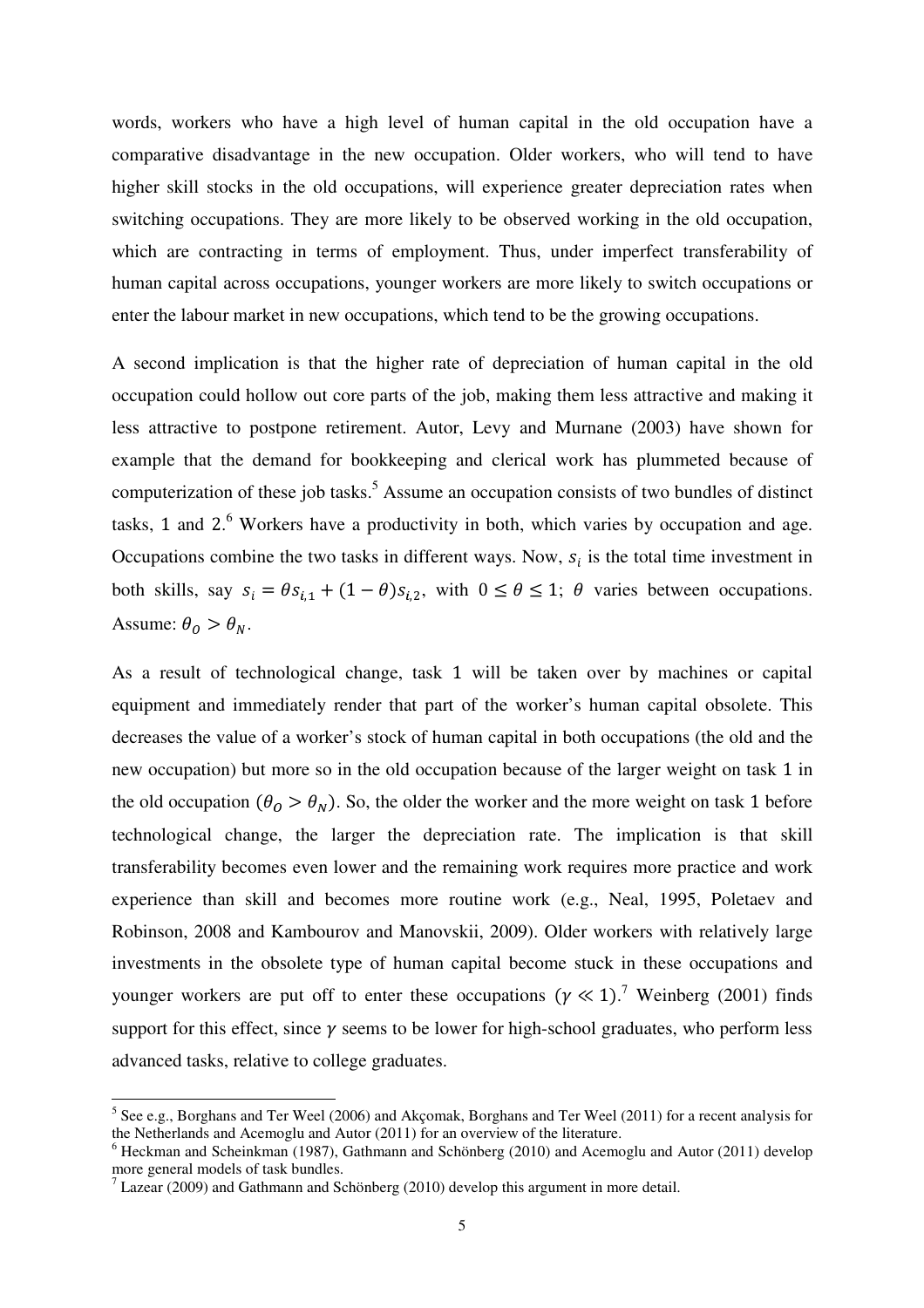Before we present empirical evidence for the Netherlands, consistent with these two implications, we first show how we built a dataset capable of analyzing these implications across occupations in a careful and robust manner.

### **3. Data**

Our unit of analysis is the occupation. We aggregate all information from the several microlevel databases to the three-digit occupational level and weigh by occupation size in the empirical analyses. We use the International Standard Classification of Occupations (ISCO), which is a tool for organizing occupations into a clearly defined set of groups according to the tasks and duties undertaken in the job.

Tables A1 and A2 in the appendix show the definitions and data sources of all variables constructed for the purpose of the empirical analysis as well as the means and standard deviations.

#### *3.1. Employment*

 $\overline{a}$ 

We use the *Enquête Beroepsbevolking* (EBB) to define employment and organize occupations. The number of occupations for which we have obtained all relevant information and which cells contain at least 75 workers is equal to 96. The total number of three-digit occupations in the EBB is 112. This set contains 14 occupations with fewer than 75 employees.<sup>8</sup> In addition, there is one occupation for which there are no task data available (ISCO 11 Armed forces). Finally, one occupation (ISCO 410 General and keyboard clerks) does not contain consistent employment information.

For each occupation we measure its employment size and the age distribution in 1996-1999 and 2007-2010. We pool these years together to obtain a larger sample of workers within each occupational cell. The differences between the two periods show how the employment shares and composition of workers between occupations change over time.

Figure 1 presents the change in the size of the four age groups we consider. We have split the sample into four age groups. The very young workers (16-24) and very old workers (60-64)

<sup>&</sup>lt;sup>8</sup> These are ISCO 348, 521, 614, 700, 711, 732, 733, 744, 800, 811, 813, 816, 822 and 834. If we in addition exclude those occupations whose cells contain less than 100 workers (212, 230, 613, 615, 812, 814 and 820) the results remain similar.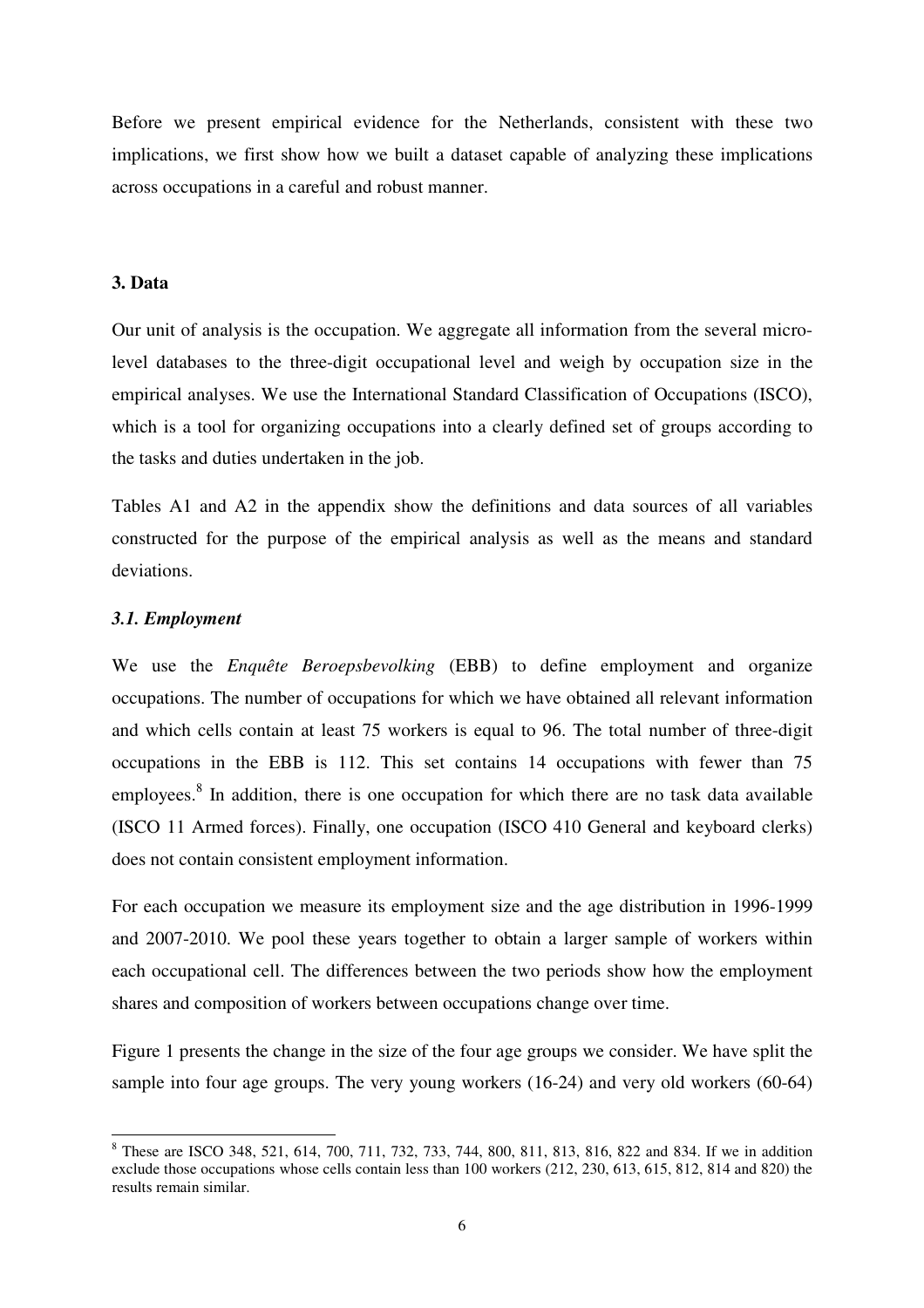are the smallest groups in our data. The employment share of the very young workers is more or less constant in the period 1996-2010 at around 13 percent, whereas the employment share of the very old workers rises substantially (from 2 to 5 percent). This rise is most likely due to institutional reforms in the 2000s, which made early retirement (before the age of 65) less attractive. The largest groups in our data are the prime-age workers. We split this group into two: the younger workers (aged 25-39) whose share declines from 45 to 32 percent and the older prime-aged workers (40-59) whose share rises from 40 to almost 50 percent. On average the workers in our sample become 2.8 years older in the period 1996-2010.

Figure 2 shows to what extent workers in different age groups have been employed in either occupations that gain employment or occupations that have been shrinking in the period 1996-2010. The horizontal axis discriminates between the four age groups and the vertical axis measures the changes in employment shares. The sum of both the shrinking and growing occupations is zero because we document changes in employment shares. For example, the employment share of the youngest age group has increased by 2.9 percent in growing occupations, whereas it is been declining by 1.2 percent in shrinking occupations. The same pattern is observed for workers in the age bracket 25-39. Their overall employment share has declined but it has been declining stronger in shrinking occupations (13.5 percent). The share of the older age groups has increased and this development seems to be stronger for shrinking occupations: the employment shares of workers >40 years old has been rising in shrinking occupations. The trends in this figure suggest that not only the oldest workers are employed in declining occupations, but that also the older share of the prime-aged workers (aged 40-59) in the Netherlands seems to be less job opportunities.

#### *3.2. Other variables*

To be able to explain changes in the age composition of employment in the Netherlands we construct a number of variables that serve as explanatory covariates in the regression analysis. Next to employment information, there are four types of measures that help explain changes in the age composition of occupations.

First, we measure differences in the average level of education across occupations. We do so by constructing a variable measuring the share of workers with higher levels of education in each occupation. This is defined as those workers with at least higher vocational levels of education. There is substantial heterogeneity in terms of the education variable in our sample. The average share of higher educated workers equals 29 percent. However, there are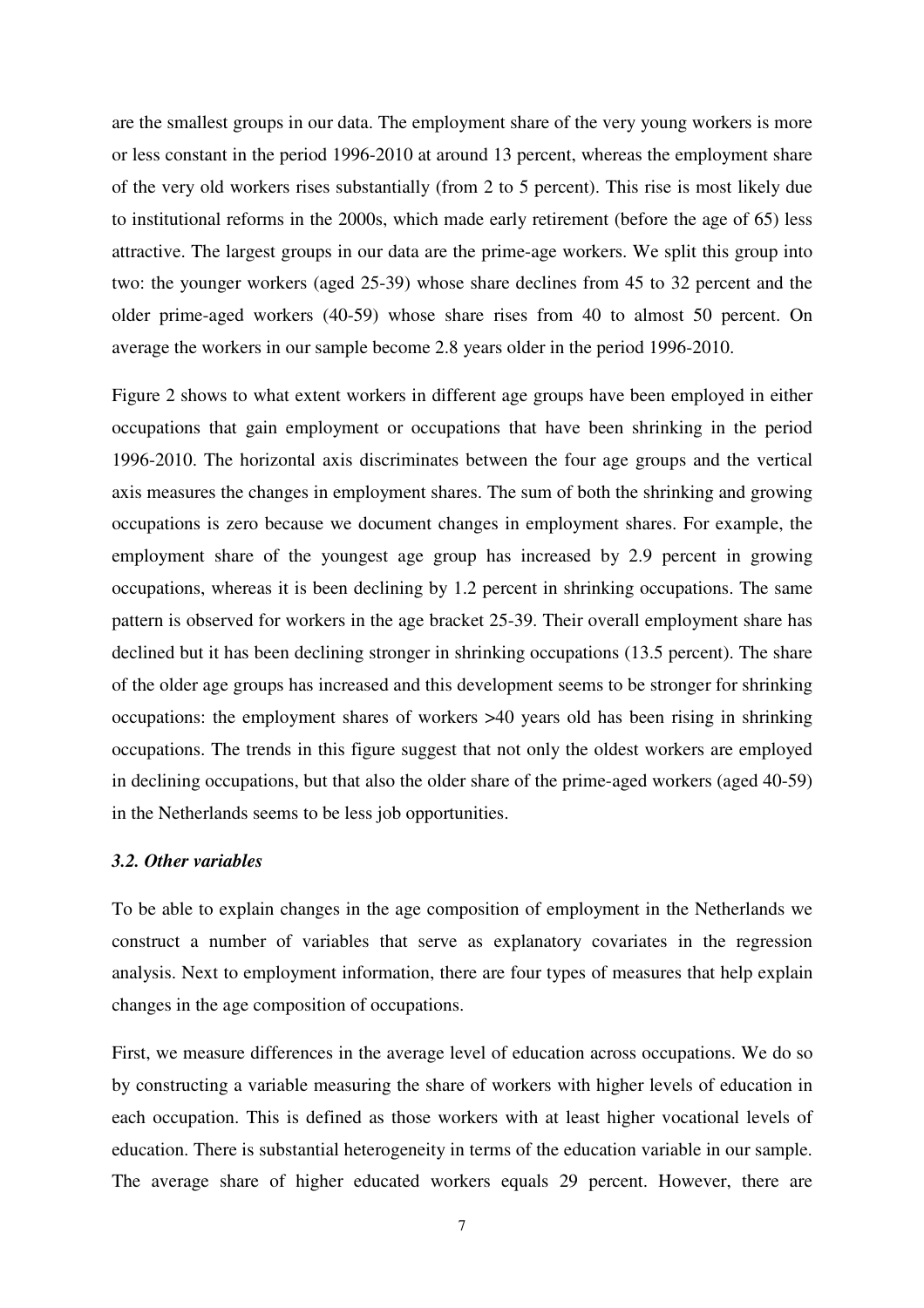occupations in which none of the workers has completed higher education, whereas in others 99 percent has a higher level of education. The job prospects for workers in occupations with higher shares of educated workers seem to have improved over the period 1996-2010. Table 1 reports simple correlations between all variables used in the analysis. The correlations suggest (in a causal interpretation) that occupations in which more educated workers are employed have increased in terms of employment shares and have experienced a net inflow of younger workers.

Second, we measure technological change by the importance of using computers to perform the job and by the threat of offshoring. Computerization is not available in Dutch databases. That is why we use an indicator for computer usage from the ONET database, which is available for all US occupations. We assume that computerization of work in the United States is similar to that in the Netherlands. The measure documents occupational experts' assessment of how important it is for workers to use computers to programme, write software, set up functions, enter data, or process information. The scores range from 1 to 5. All occupations seem to be using computers but the importance differs across occupations, as Table A2 suggests. The correlation coefficients in Table 1 suggest that there is no significant correlation between computerization and changes in employment or age composition. We also build an offshoring indicator that measures embodied imported inputs for each industryoccupation cell. The offshoring indicator is based on a proxy of the share of non-energy imported intermediate goods in total non-energy intermediate inputs, developed by Akçomak, Borghans and Ter Weel (2011). The indicator measures the amount of imported inputs needed to produce one unit of output taking all embodied imports into account. This way we are able to measure which occupations are most under pressure from offshoring. The correlations in Table 1 suggest that the threat of offshoring seems to be related to employment and age composition. Occupations that have declined in terms of employment shares seem to be more affected by offshoring. At the same time, there is a correlation with the age composition of employment as well: occupations with higher shares of older workers seem to have been more affected by offshoring.

Third, we measure the importance of job tasks across occupations. Following the research of Autor, Levy en Murnane (2003), Autor, Katz en Kearney (2006) and Autor and Dorn (2009), we construct measures of routine task intensity and abstract tasks in all occupations. Technological progress seems to have made routine tasks less important, as these tasks are to a great extent taken over by computers (e.g., Autor, Katz and Krueger, 1998). At the same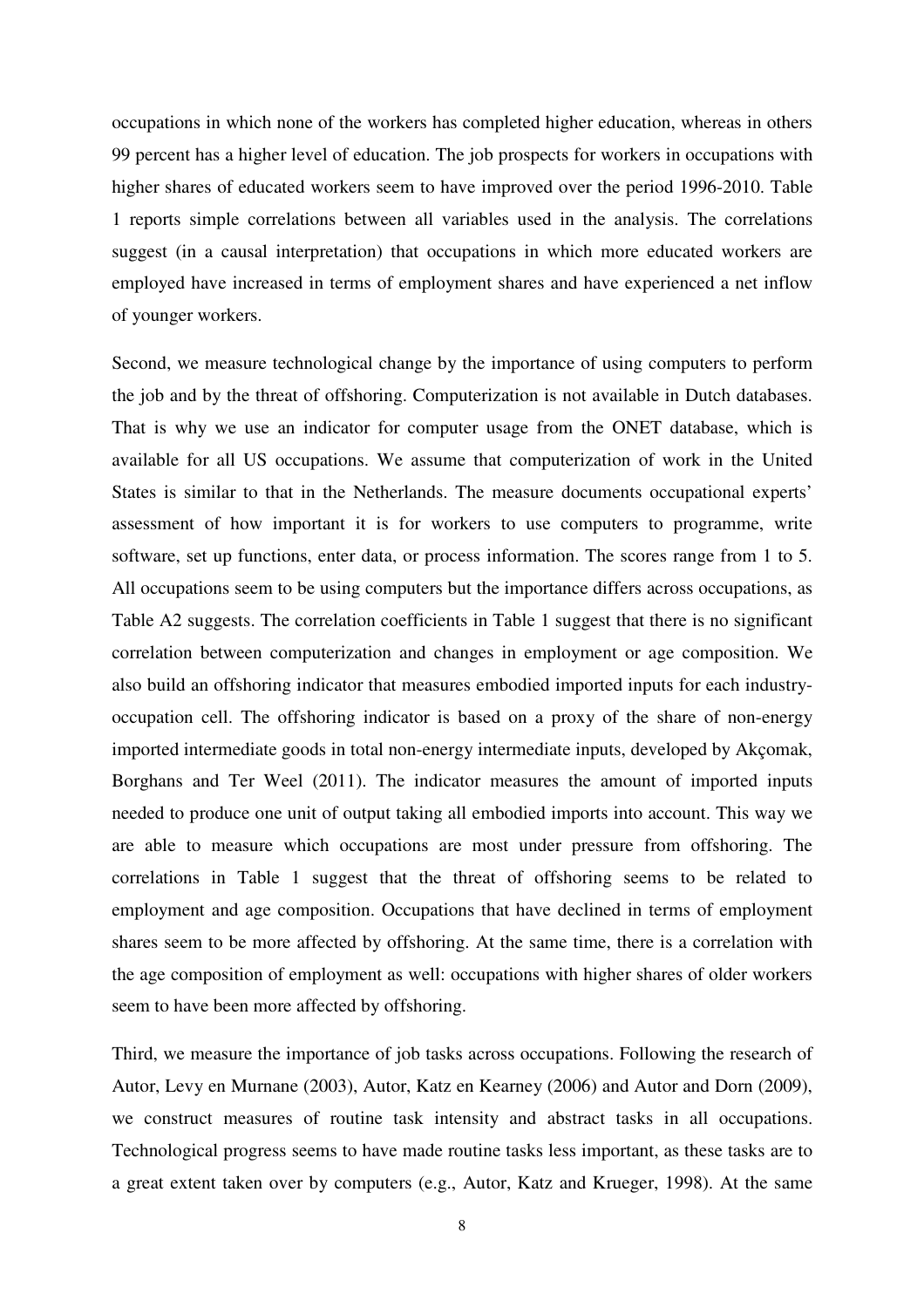time, more abstract tasks seem to have become relatively more important. Again we apply US data sources to measure this. The measures are taken from the *Dictionary of Occupational Titles* and its successor ONET. We standardize the task measures and use employment shares in 1996-1999 as weights.

Routine-task intensity,  $rti$ , for each occupation is measured by the log of the ratio of technical skills and basic skills:  $rti = ln \left( \frac{technical skills}{basic skills} \right)$ . This is similar to how Autor and Dorn (2009) define routine-task intensity of US occupations. The intuition behind this measure is that basic skills facilitate learning or more rapid acquisition of knowledge and include capacities such as reading, writing and logical thinking. Technical skills are capacities used to design, set-up, operate, and correct malfunctions involving application of machines or technological systems. Examples of technical skills are installation, repairing and programming. The more important the latter relative to the former, the more routine tasks the performance of an occupation demands. The correlations in Table 1 reveal a relatively strong relationship between this measure and the share of older workers in an occupation. At the same time, routine-task intensity seems to be related to a higher threat of offshoring, lower average levels of education and less technological change.

The indicator for the importance of abstract task is based on a distinction between routine and non-routine tasks and a distinction between manual, cognitive and analytic or interactive tasks (as in Autor, Levy and Murnane, 2003). It is the sum of the performance of tasks concerning direction, control and planning  $(dcp)$  and tasks as general education development and mathematics (math) in an occupation:  $abstract = \sum (dcp + math)$ . The correlation coefficients of an occupation's abstract-task intensity seem to run in the opposite direction compared to the routine-task intensity measure (see Table 1). This seems consistent with the evidence documented for in the United States (Autor, Levy and Murnane, 2003) and more recently for European countries as well (e.g., Goos, Manning and Salomons, 2009).

Finally, we construct an indicator of the quality of work. This is a measure of the effortreward imbalance that measures the quality of work. We apply the measure developed and validated by Siegrist et al. (2006). Again we have to merge other data sources to the EBB to construct this measure. This time our source of information is the 2004 wave of Survey on Health and Retirement in Europe (SHARE). As a result of our approach to study three-digit occupations, some cells have only a few observations. To deal with the problem of small sample sizes, we combine the information from the Dutch and the German samples to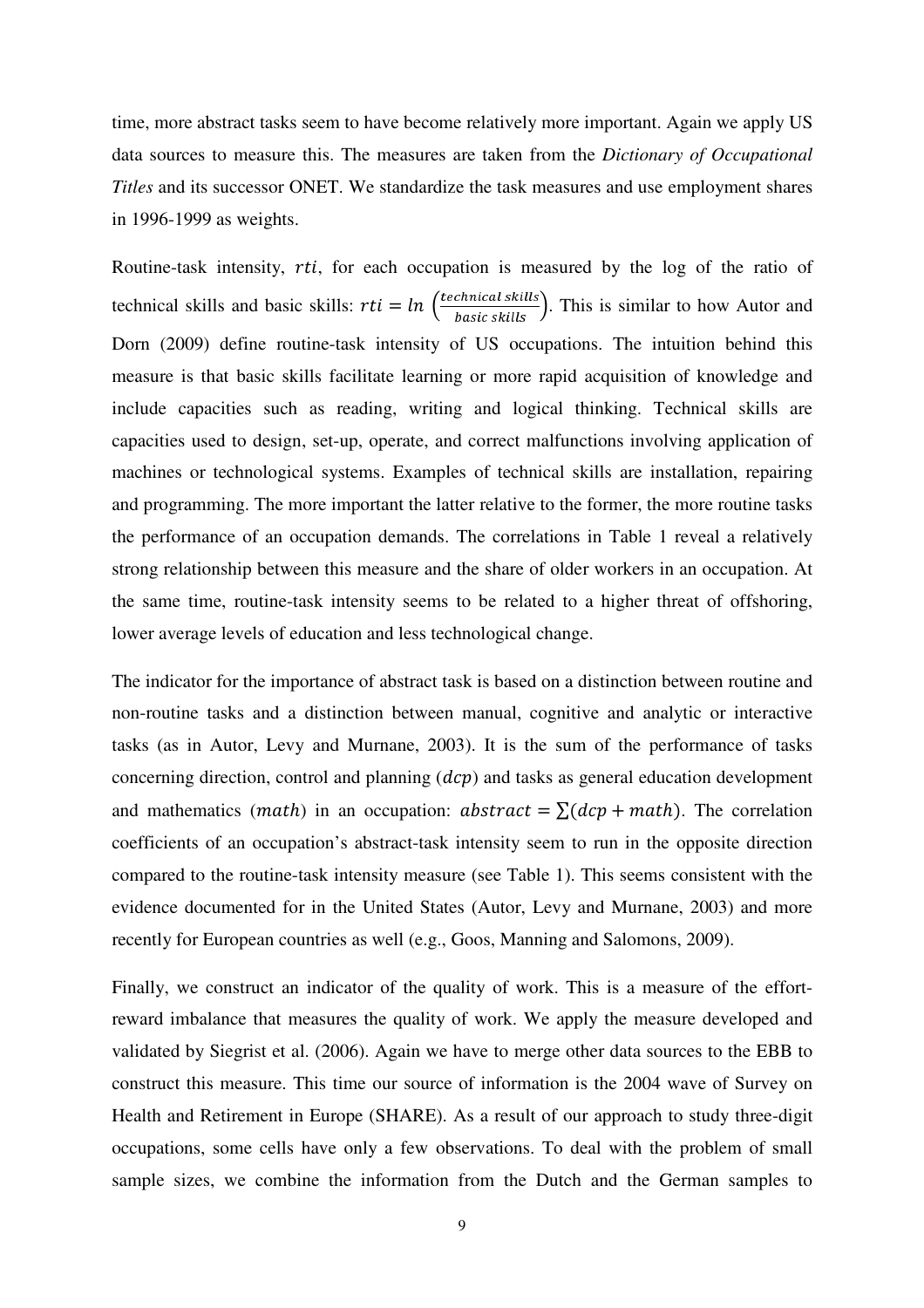construct our measure of effect-reward. The measure is the ratio of the mean of effort and reward indicators. The effort inputs are physically demanding work, time pressure and little freedom to carry out the work, poor prospects and job security. The reward inputs consist of the opportunities to develop skills, support and recognition of work and job satisfaction: the higher the value of the ratio, the lower the quality of work in an occupation. The correlations in Table 1 suggest a significant relationship between this indicator and the share of older workers as well as fewer high-educated workers, higher routine-task intensity, lower computer use and higher offshoring threats.<sup>9</sup>

### **4. Descriptive analysis**

Before we present a set of regression results, we discuss the heterogeneity across occupations in more detail. First, Table 2 presents the five occupations that have grown most rapidly as well as the occupations that have been shrinking most rapidly over the period 1996-2010. Growth and decline are measured by changes in employment shares. Remarkable is the falling employment share of administrative occupations, such as clerks. This fall is consistent with the trends presented in Autor, Levy and Murnane (2003) in the United States, Goos, Manning and Salomons (2010) and Michaels, Natraj and Van Reenen (2010) for the European Union and Ter Weel (2012) for the Netherlands. In contrast, the employment shares of high-skilled occupations, such as business professionals, architects and related professionals, have grown, which is consistent with the US-evidence documented in Autor, Katz and Kearney (2006) and the UK-evidence in Goos and Manning (2007). The same is true for service sector workers, such as personal care workers and salespersons. This observation is in line with a possible complementarity between high and low-skilled occupations, as observed recently by Autor and Dorn (2013) for the United States. Hence, changes in employment shares in the Netherlands in the period 1996-2010 seem to be similar to the changes observed in other countries.

The next two columns of Table 2 present the average age of workers in these ten occupations and the initial employment shares. The figures do not show a clear pattern in terms of these two variables. The occupations that grow (shrink) the fastest in terms of employment shares

<sup>&</sup>lt;sup>9</sup> The assumption is that German and Dutch occupations are similar with respect to the inputs used to construct this variable.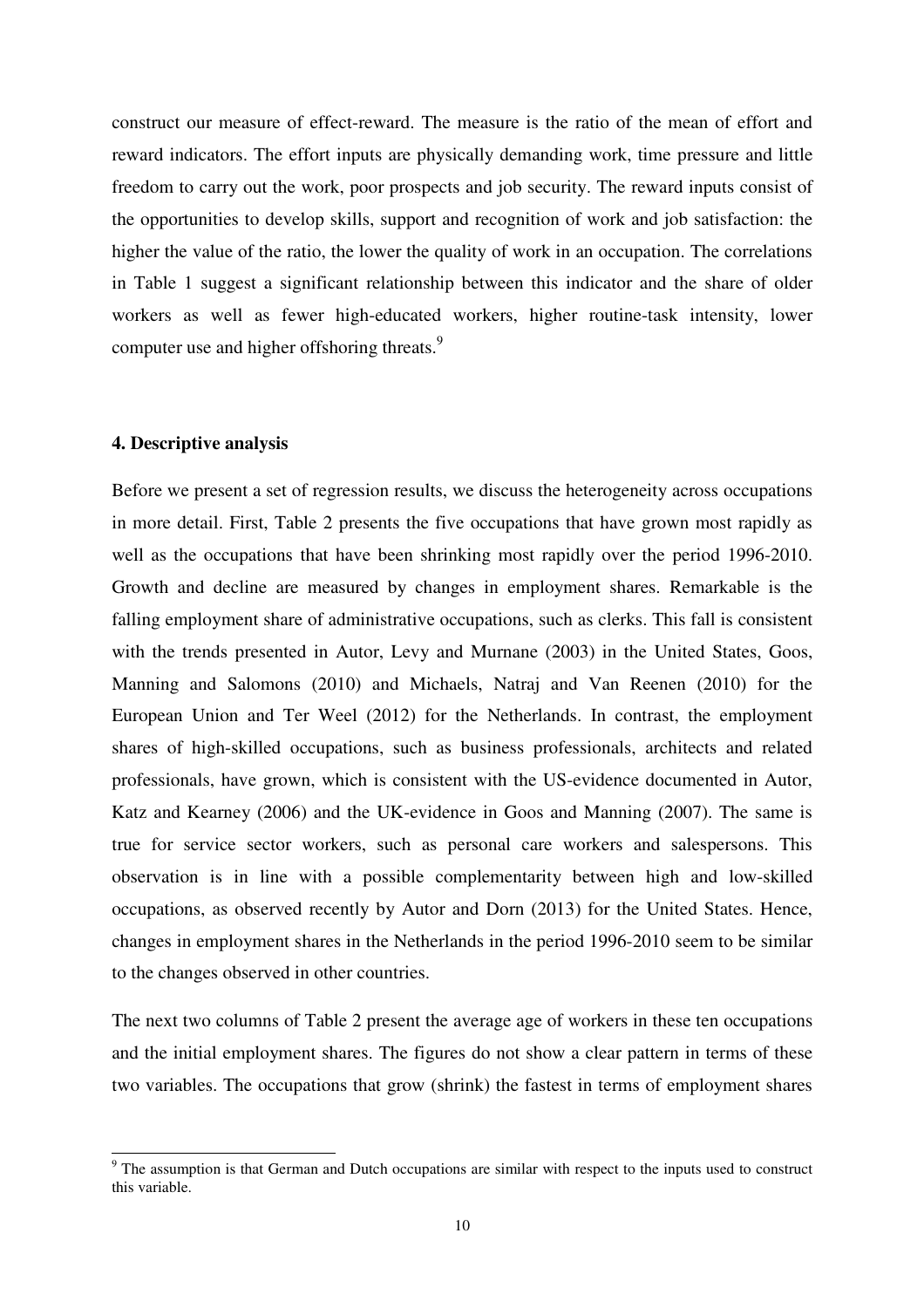are not the youngest (oldest). Also the initial employment shares do not seem to predict growth or decline.

To investigate these patterns for all 96 occupations in our database, Figure 3 shows the correlation between the change in the average age of workers in an occupation and the change in the employment share of the same occupation. The size of the bullets represents the initial employment share (1996-1999) of the occupations in total employment. The slope of the linear regression line suggests a negative relationship between changes in employment shares and the average age of workers in an occupation, which is consistent with the correlation coefficients in Table 1. Occupations that have experienced a 1 percent decline over time seem to have seen a rise in the average age of almost 2 years.<sup>10</sup> An example of such an occupation is "administrative associate professionals", which is the occupation in the top left corner of Figure 3. Its employment share decreased by 1.15 percent and the average age increased with almost 4 years. This occupation provides a good example for how computerization seems to have made clerical job tasks redundant. Groot and De Grip (1991) and Autor, Levy and Murnane (2002) present case studies in which the same trend is observed for similar types of front and back-office occupations in the financial sector. If we exclude this occupation, the slope of the regression line becomes steeper (from −1.95 to −2.19) at a similar level of significance.

Finally, the six panels of Figure 4 show changes in the average workers' age on the vertical axis and measures of education, technology, tasks and job quality on the horizontal axis for each occupation. A linear regression line is also presented in each of the figures. A positive slope indicates that an increase in education, technology, task content or job quality is correlated with an increase in the average age of workers in an occupation. This is true for the offshoring indicator, the routine-task intensity of occupations and the effort-reward balance. This suggests that occupations more vulnerable to competition abroad, which have more routine tasks and which require relatively more effort have grown older. That is, the average age in occupations subject to these trends has increased. At the same time, these occupations have a relatively low share of higher educated workers, less computerization and a lower intensity of abstract task performance.

The routine-task intensity scores of two occupations are informative to compare. Let us consider higher skilled teaching professionals and machinery mechanics and fitters. The

 $\overline{a}$ 

 $10$  The regression coefficient is significant at the 1 percent level.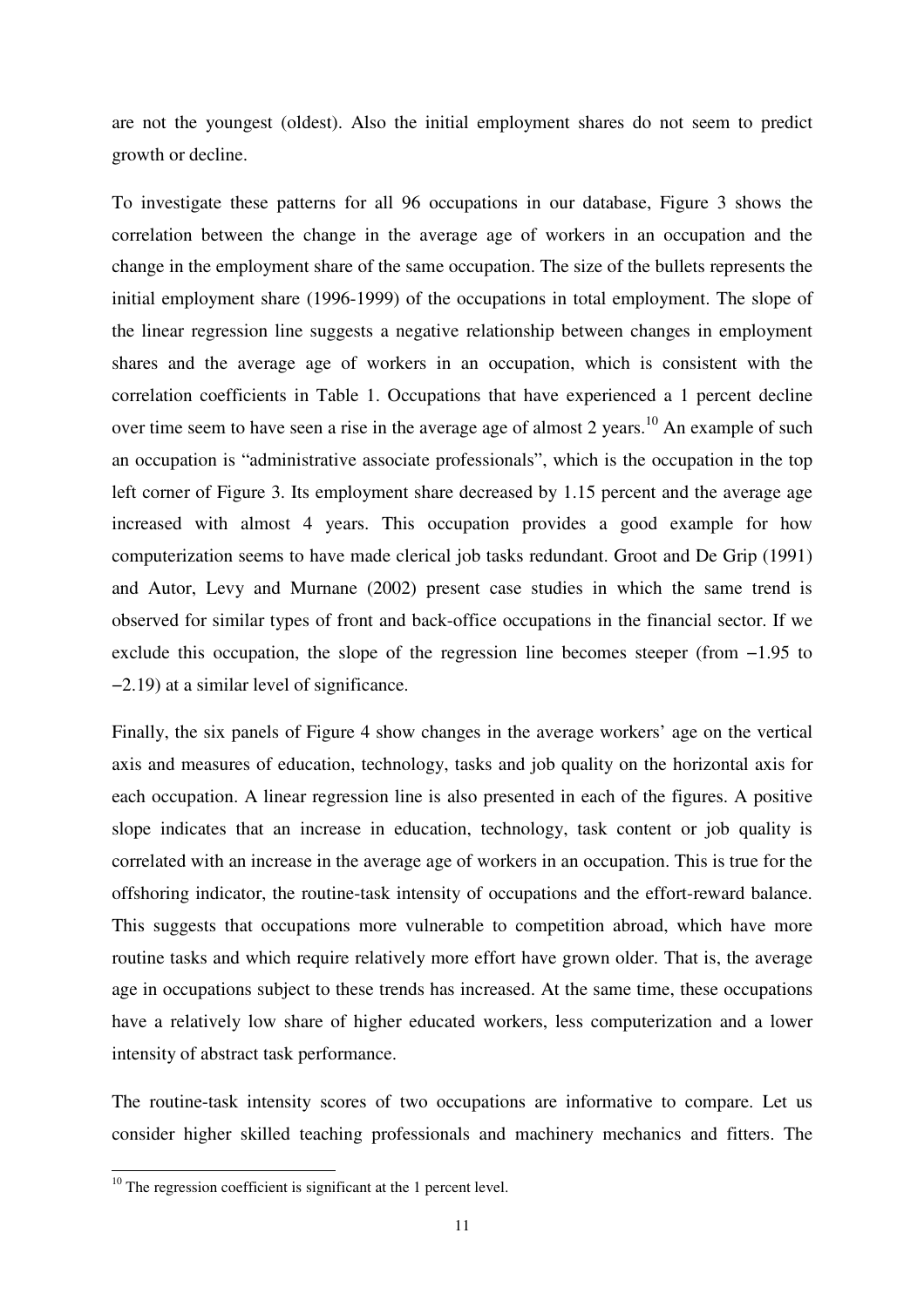former has the lowest score on routine-task intensity (most left bullet) and the second the highest score on routine-task intensity (most right bullet) in the fourth panel of Figure 4. At the same time, the average age of workers in higher skilled teaching professionals has decreased by 2 years, whereas average age of machinery mechanics increases by 2 years in the period 1996-2010. The outcomes on the other measures are also different between these two occupations. Whereas the share of high-skilled workers (first panel) is 92 percent for teaching professionals, it is only 4 percent for machinery mechanics and fitters. Teaching professionals score high (4.1 on a scale from 1-5) on our measure of the importance of using computerized equipment (second panel), while the average importance for mechanics equals 2.2. Not surprisingly, teaching professionals have one of the lowest scores (0.05) on the offshoring indicator (third panel), whereas machinery mechanics and fitters score somewhat above average (0.23). The abstract task indicator (fifth panel) is also higher for teaching professionals (7.5 on a scale from 0-20) relative to the value for machinery mechanics and fitters (2.5). The scores on effort-reward imbalance (sixth panel) show higher values for machinery mechanics and fitters. This suggests that their average level of job quality is likely to be lower relative to teaching professionals.

#### **5. Strategy and estimation results**

We continue by investigating these patterns in a more structural way. To do so, this section reports two sets of estimates. First, we report estimates on the relationship between changes in occupational size and shifts in the age composition of an occupation's workforce. Second, we show the estimated effects of technological change, job tasks and health on the age composition. The estimated coefficients are reported in Table 3. Each reported coefficient is the results of a separate regression.

## *5.1. Basic estimates*

We first show the relationship between changes in occupational size (relative to total employment) and shifts in the age composition of the occupation's workforce:

$$
\Delta A_j = \alpha + \beta_1 \Delta E_j + \varepsilon_j \tag{1}
$$

where  $A_j$  is the mean age of occupation j or the share of workers in a certain age bracket within occupation *j*.  $E_j$  is the share of an occupation in total employment in the Netherlands.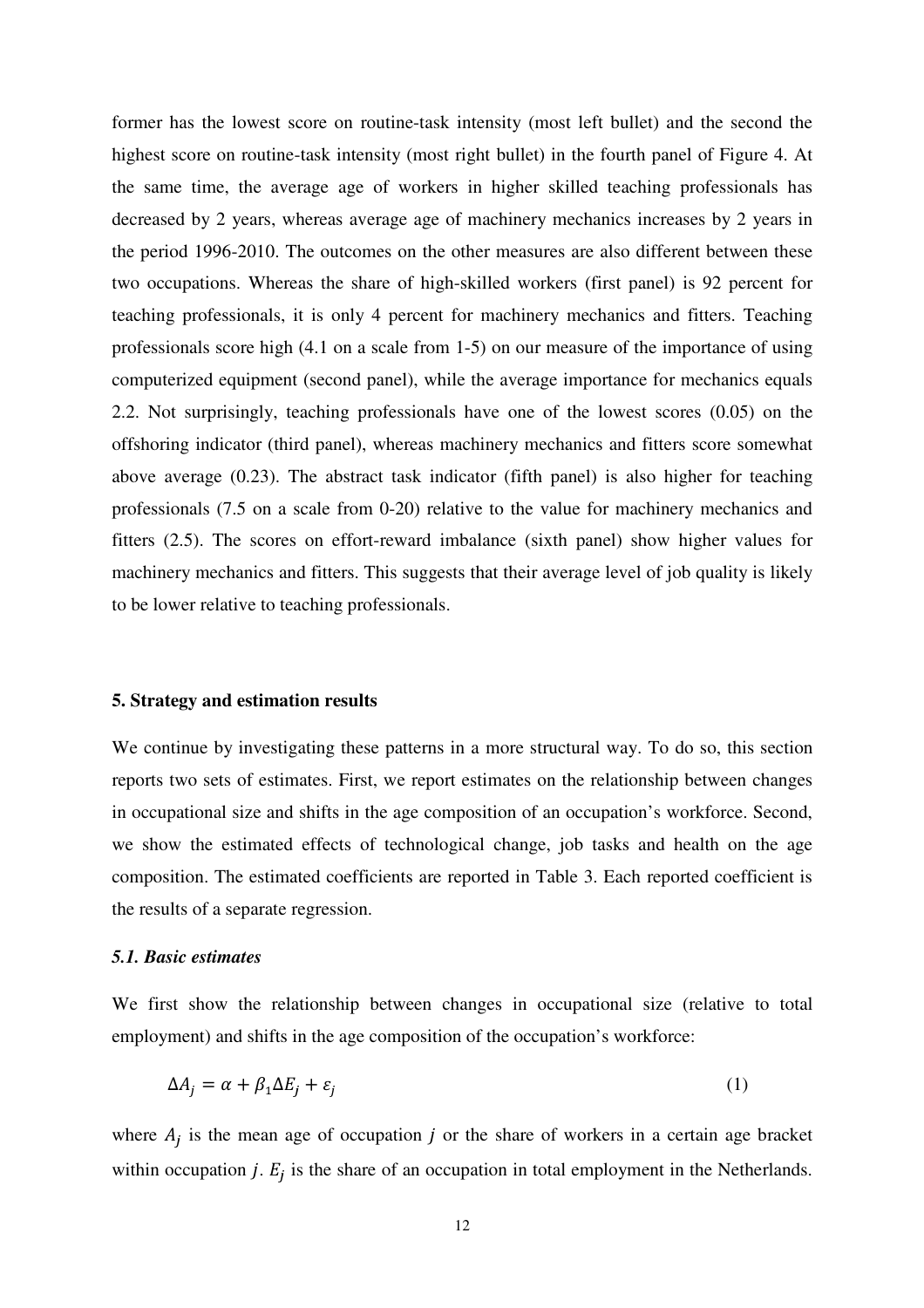The two points in time we compare are 1996-1999 versus 2007-2010. We always weight by occupational size. Because of the imperfect transferability of skills, we expect older workers to be overrepresented in declining occupations.

The first row of Table 3 shows the results. The first coefficient suggests that the average age of workers in occupations in which employment has declined by one percentage point has become 0.95 years higher relative to the mean. The next four columns decompose this number by four age groups. The coefficients in these columns add up to the average change reported in the first column. The coefficients suggest that age increases in contracting occupations are driven by a falling employment share of younger workers (<40 years old) and rising employment shares of older workers. Especially the very young workers seem to enter growing occupations, as the coefficient of 2.29 is large and statistically significant. The bottom row of Table 3 shows changes in the means of the overall change in age (2.78) and by age group. These changes are in accordance to the changes reported by Statistics Netherlands (www.statline.nl). Because of the relatively small numbers of observations in the 96 occupations and across age groups, we are unable to split the sample into more detailed age brackets.

#### *5.2. Technology, tasks and the quality of work*

Next, we add measures for occupational change based on education, the task content of jobs, measures for job quality based on the effort-reward imbalance in occupations and measures for technological change (computerization and offshoring), as discussed in Section 3:

$$
\Delta A_j = \alpha + \beta_1 \Delta E_j + \beta_2 T + \varepsilon_j \tag{2}
$$

where  $T$  indicate the measures of education, technology, job quality and tasks. The results of this exercise are reported in Table 3. We only report the coefficients for  $\beta_2$ . All regression analyses also include changes in employment shares  $(\Delta E_j)$ .

The second row of Table 3 shows that in occupations that have a higher share of high educated workers, 25-39 year old workers are overrepresented and 40-59 year old workers are underrepresented. The coefficients for the youngest and oldest group of workers could be subject to selection, since higher educated workers enter the labour market later and also retire later. It is also remarkable that within the group of prime-aged workers, the workers above 40 are overrepresented in declining occupations and occupations that require less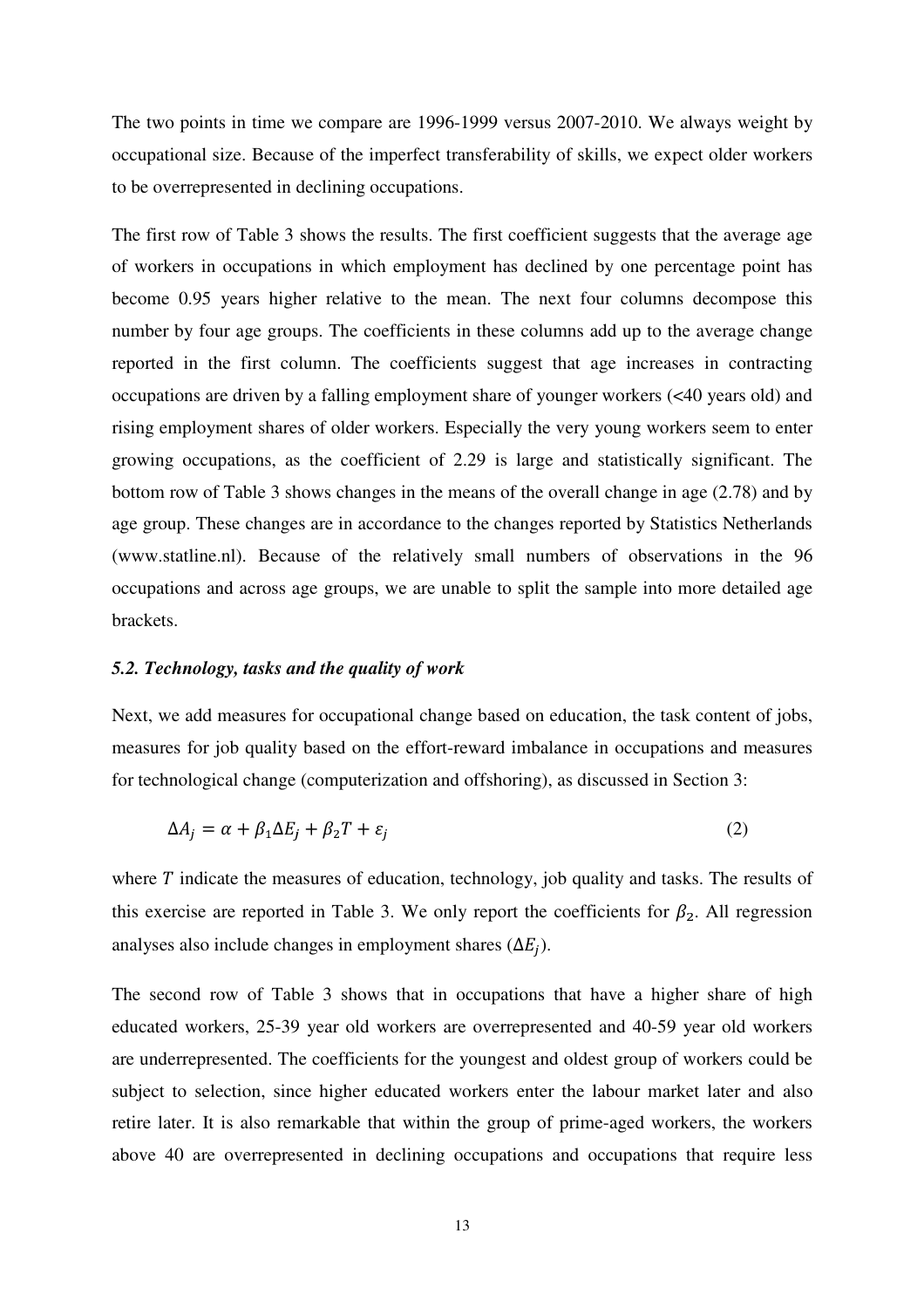education. On average, these workers still have to work for at least 15 more years, some of them for at least 25 years.

The next two rows show the effects of the technology indicators on changes in the age composition of occupations. There does not seem to be a statistically significant correlation between the importance of computer usage across ages and changes in the age composition of employment, except for the oldest group of workers. In addition, the impact of computerization on the point estimates is also low. This is consistent with earlier estimates for the United Kingdom (Borghans and Ter Weel, 2002) and the United States (Friedberg, 2003). In these countries, there is also no statistically significant and economically large effect of age on computer use, except for the oldest group of workers. The estimates for the offshoring indicator do not show an overall statistically significant correlation with age changes, but are negative for the two youngest age groups and for the oldest; the estimates are positive for the 40-59 year old workers. These estimates suggest that occupations whose dependence on foreign competition is one standard deviation higher than the mean seem to have experienced a 2.2 percent increase in the share of 40-59 year old workers at the expense of the other age groups. Apparently, this group of workers is relatively more often working in occupations under threat of offshoring, which is consistent with the findings reported by Autor and Dorn (2009) for the United States.

The next two rows relate changes in the age distribution of occupations to the task content of jobs. Routine-task intensity is positively correlated with the average age across occupations. The estimated coefficient equals 0.34 and is statistically significant. It suggests that occupations, whose routine-task intensity is one standard deviation above the mean, have become 0.34 years older compared to the mean. The age increases in relatively routine-task intensive occupations seems to be driven by a falling employment share of workers below the age of 40 and a rising employment share of worker above 40 in these occupations. One interpretation of this result is that young workers shy away from these occupations, while older workers have no opportunity or incentive for mobility.

The estimated coefficient for the importance of abstract tasks on average occupational age is very small and statistically insignificant. However, the estimated coefficients for the two younger groups of workers are statistically significant and negative for the 16-24 age group and positive for the 25-39 age group. The relationship between the importance of abstract tasks and the age distribution of employment seems to be non-linear. Occupation that require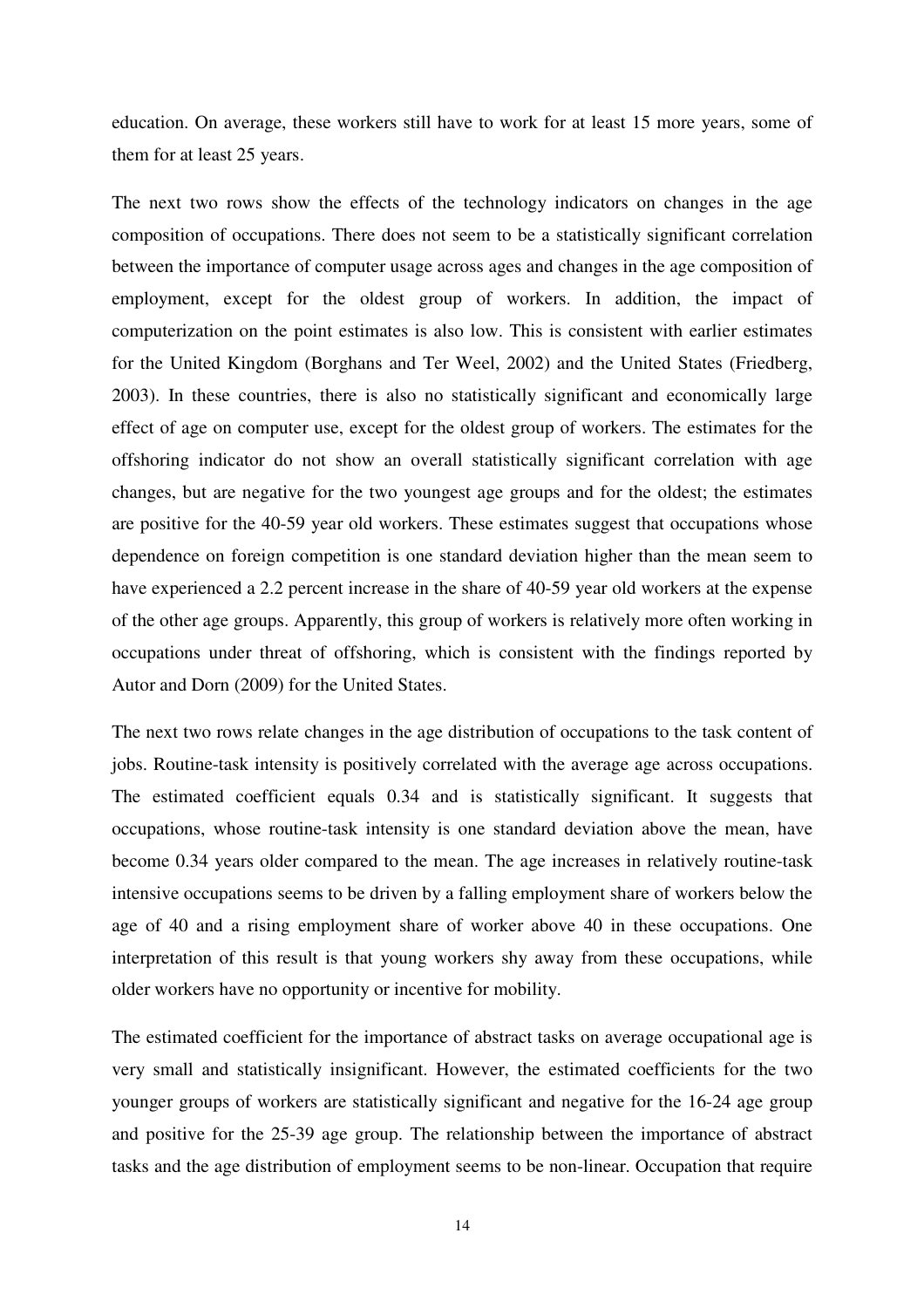more abstract tasks seem to have experienced an increase in the share of 25-39 year old workers and a decline in the share of very young (16-24 year old) and workers above 40. The negative effect on the youngest group could be due to selection, which seems to be consistent with the negative coefficient for the educational level in the second row of Table 3. In addition, the group of 25-39 year old workers mostly applies human capital acquired during education, which gives them a comparative advantage in more abstract tasks (e.g., Weinberg, 2001).

The final row with estimates in Table 3 reports the coefficients of the effort-reward balance. This measure is a signal for job quality (e.g., Siegrist et al., 2006). The estimated coefficients are all statistically insignificant, except for the negative estimate for the age group of 25-39 year old workers. Occupations with a relatively lower effort-reward balance seem to have seen a falling share of 25-39 year old workers. The point estimates are relatively small, implying that there is no strong job quality decline with age in this dimension once we control for changes in employment shares (estimated by  $\beta_1$ ).

Overall, the following pattern emerges from this exercise. Occupations with relatively more unfavourable characteristics seem to have grown older. These are the occupations that seem to employ on average fewer high-skilled workers, demand more routine-intensive tasks and fewer abstract tasks, and are more exposed to foreign competition. The estimated effects for computerization and job quality point into the same direction but are economically small and statistically weak.

## **6. Conclusion**

This paper has measured and interpreted changes in job opportunities of older workers in the Netherlands in the period 1996-2010. We have done so by investigating changes in the age composition of 96 three-digit occupations. On average, Dutch workers become almost three years older in this period. This is the consequences of an ageing workforce, a phenomenon observed in many countries. In the empirical analysis we have related differences in the changing age composition of occupations to changes in employment opportunities and measures of education, technological change, the task content of work and the quality of work.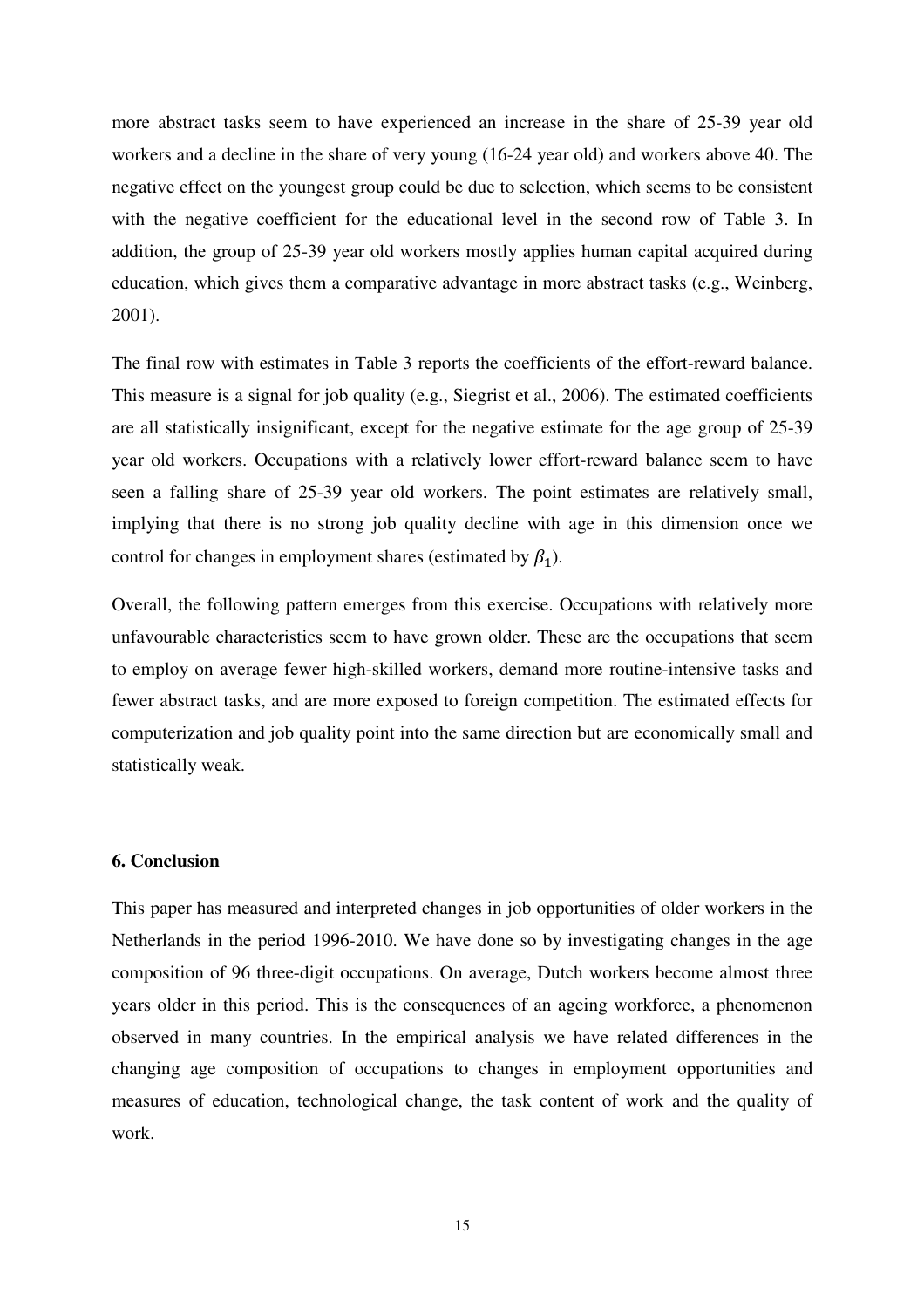We start our analysis from a standard human capital approach in which mobility becomes more costly when workers become older. This is the result of specific human capital and skills obsolescence among older workers. Hence, observing relatively older workers in declining occupations is a market outcome. Indeed, our estimates suggest that workers aged 40 and above are statistically significant more observed in occupations that are declining in terms of employment. In particular, we find that a one percentage point decline in employment is associated with an almost one year higher age in an occupation. If we list occupations on the rise and those in decline we obtain a pattern consistent with the findings in other countries. Growing occupations are high-skilled occupations and occupations with a larger share of abstract tasks, such as business professionals and architects, but also occupations complementary to high-skilled occupations, such as personal care occupations and salespersons. Occupations that have lost most in terms of employment shares are medium-skilled occupations, such as bookkeepers and office clerks. On average these occupations employ a larger share of older workers.

In the second part of the analysis we focus on the characteristics of occupations by developing measures of technological change, task content and job quality. The estimated coefficients suggest that ageing occupations are relatively more specialized in routine-task activities and more subject to offshoring. This worsens job opportunities for older workers and makes these occupations less attractive and less sustainable. At the same time, the effects of technological change (measured by computerization) and job quality do not seem to be different in the age dimension of occupations, once we control for changes in employment shares.

Although our analysis uses a simple approach to analysing the job opportunities for older workers, there seems policy relevance in our findings. The objective of governments is to extend the working life of citizens. The share of older workers has increased because of cohort effects and because of policies to provide incentives to postpone (early) retirement. These policies seem to be effective, because the share of older workers has increased in the Netherlands. At the same time we observe two developments that could raise potential problems to extending employment and employment opportunities. First, changes in job tasks and the effects of offshoring seem to hurt occupations with larger shares of older workers more than younger workers. This makes it hard to stay in the labour market because both technology and competition from abroad seem to lead to declining employment opportunities for older workers. Second, we observe these trends not only for the oldest group of workers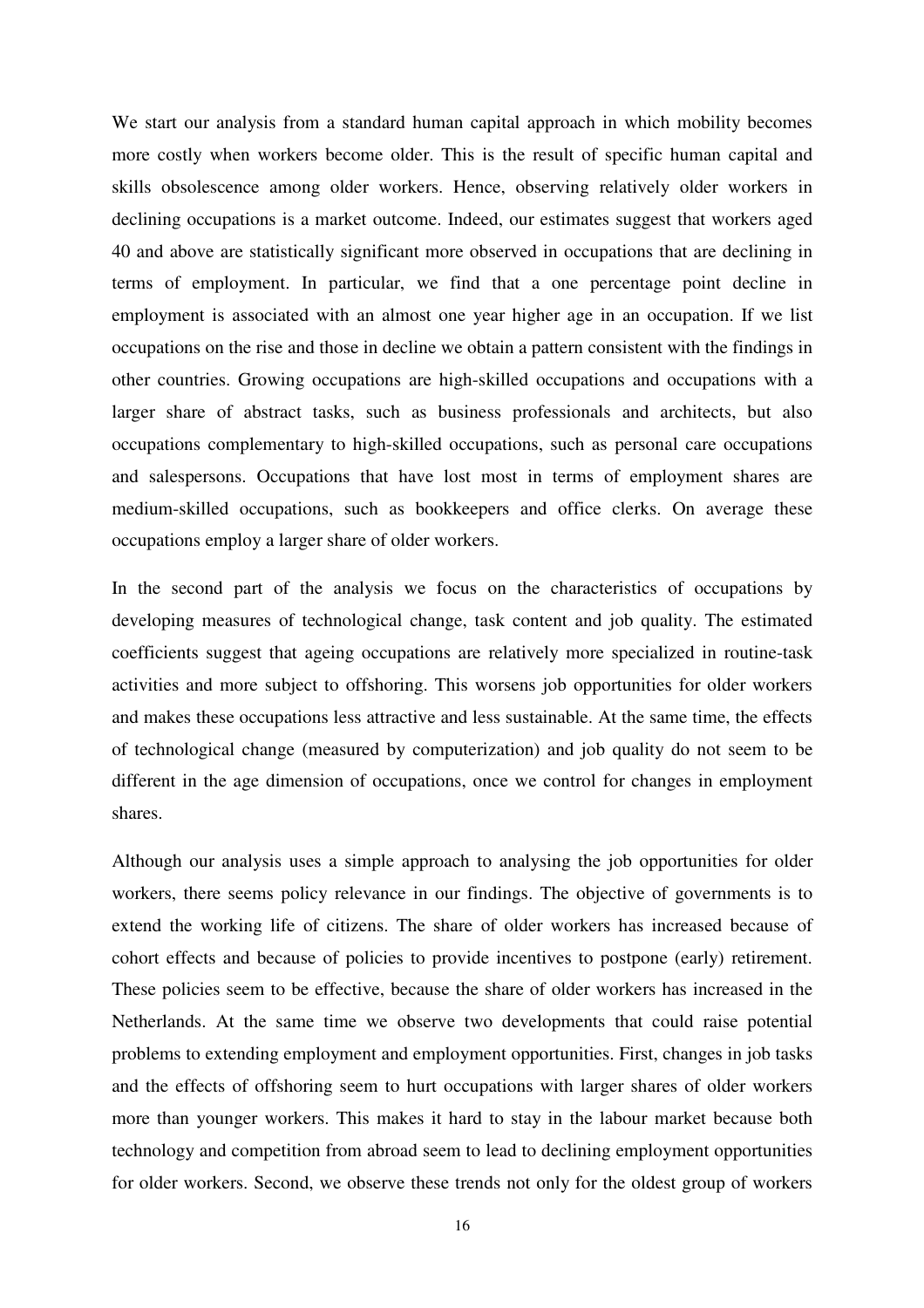(those aged 60-64) but also for the older prime-aged workers (aged 40-59). For this latter group, extending working life and postponing retirement might become difficult and unattractive.

#### **References**

- Acemoglu, D. & Autor, D.H. (2011). Skills, tasks and technologies: Implications for employment and earnings. In: O. Ashenfelter, & D. Card (Eds.), *Handbook of labor economics* (Vol. 4b, pp. 1043-1171).
- Ahituv, A. & Zeira, J. (2005). *Technical progress and early retirement*. Working Paper, The Hebrew University of Jerusalem, Jerusalem.
- Altonji, J. & Shakotko, R. (1987). Do wages rise with seniority? *Review of Economic Studies*, *54*(3), 437-459.
- Akcomak, I.S., Borghans, L. & Ter Weel, B. (2011). Measuring and interpreting trends in the division of labour in the Netherlands. *De Economist*, *159*(3), 435-482
- Autor, D.H. & Dorn, D. (2009). This job is "getting old": measuring changes in job opportunities using occupational age structure. *American Economic Review*, *99*(2), 45- 51.
- Autor, D.H. & Dorn, D. (2013). The growth of low skill service jobs and the polarization of the U.S. labor market. *American Economic Review*, *103*, forthcoming.
- Autor, D.H., Levy, F. & Murnane, R.J. (2002). Upstairs downstairs: computers and skills on two floors of a large bank. *Industrial and Labor Relations Review*, *55*(3), 432-447.
- Autor, D.H., Levy, F. & Murnane, R.J. (2003). The skill content of recent technological change: an empirical investigation. *Quarterly Journal of Economics*, *118*(3), 1279- 1333.
- Autor, D.H., Katz, L.F. & Krueger, A.B. (1998). Computing inequality: have computers changed the labor market? *Quarterly Journal of Economics*, *113*(4), 1169-1213.
- Autor, D.H., Katz, L.F. & Kearney, M.S. (2006). The polarization of the US labor market. *American Economic Review*, *96*(2), 198-194.
- Bartel, A.P. & Sicherman, N. (1993). Technological change and retirement decisions of older workers. *Journal of Labor Economics*, *11*(1), 162-183.
- Becker, G.S. (1962). Investment in human capital: a theoretical analysis. *Journal of Political Economy*, *70*(5), 9-49.
- Ben-Porath, Y. (1967). The production of human capital and the life cycle of earnings. *Journal of Political Economy*, *75*(4), 352-365.
- Bettendorf, L., Van der Horst, A., Draper, N., Van Ewijk, C., De Mooij, R. & Ter Rele, H. (2011). Ageing and the conflict of interest between generations. *De Economist*, *159*(3), 257-278.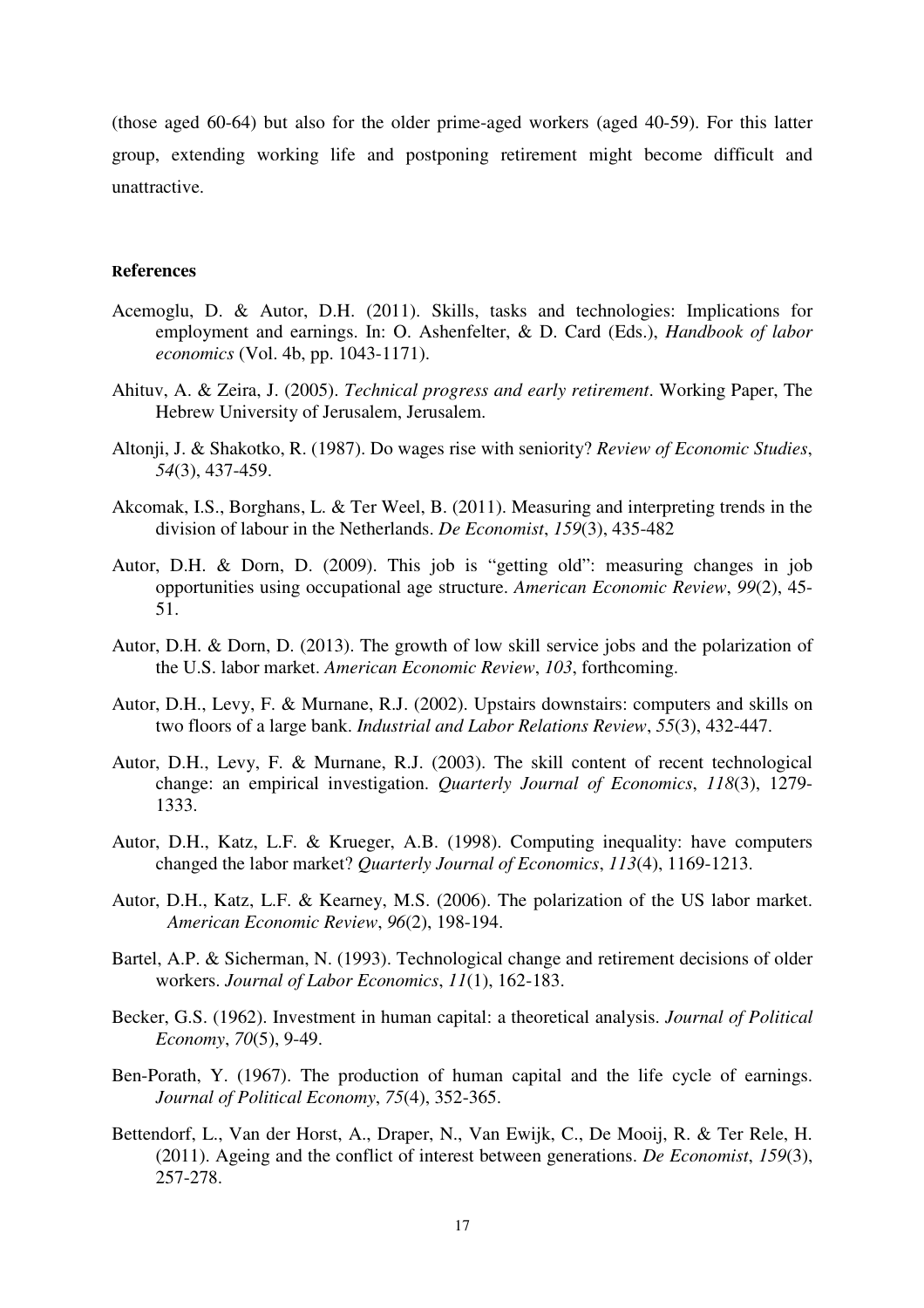- Borghans, L., Cörvers, F., Kriechel, B. & Montizaan, R. (2007). *Productiviteit, beloning en arbeidsmarktparticipatie van ouderen*. ROA Report No. 2007/5, Maastricht University, Maastricht.
- Borghans, L. & Ter Weel, B. (2002). Do older workers have more trouble using computers than younger workers? *Research in Labor Economics*, *21*, 139-173.
- Borghans, L. & Ter Weel, B. (2006). The division of labour, worker organisation and technological change. *Economic Journal*, *116*(509), F45–F72.
- Broer, D.P. (2001). Growth and welfare distribution in an ageing society: an applied general equilibrium analysis for the Netherlands. *De Economist*, *149*(1), 81-114.
- De Hek, P. & Van Vuuren, D. (2010). *Are older workers overpaid? A literature review*. Discussion Paper No. 165, CPB Netherlands Bureau for Economic Policy Analysis, The Hague.
- Deelen, A.P. (2012). Wage-tenure profiles and mobility. *De Economist*, *160*(2), 141-155.
- Euwals, R., De Mooij, R. & Van Vuuren, D. (2009). *Rethinking retirement.* Special Publication No. 80, CPB Netherlands Bureau for Economic Policy Analysis, The Hague.
- Friedberg, L. (2003). The impact of technological change on older workers: evidence from data on computer use. *Industrial and Labor Relations Review*, *56*(3), 511-529.
- Gathmann, C. & Schönberg, U. (2010). How general is human capital? A task-based approach. *Journal of Labor Economics*, *28*(1), 1-49.
- Goos, M. & Manning, A. (2007). Lousy and lovely jobs: The rising polarization of work in Britain. *Review of Economics and Statistics*, *89*(1), 118-133.
- Goos, M., Manning, A. and Salomons, A. (2009). The polarization of the European labor market. *American Economic Review*, *99*(2), 58-63.
- Goos, M., Manning, A. and Salomons, A. (2010). *Explaining job polarization: The roles of technology, globalization and institutions*. Discussion Paper No. 1026, Centre for Economic Performance, London.
- Groot, L. & De Grip, A. (1991). Technological change and skill formation in the bank sector. *Economics of Education Review*, *10*(1), 57-71.
- Heckman, J.J. & Scheinkman, J. (1987). The importance of bundling in a Gorman-Lancaster model of earnings. *Review of Economic Studies*, *54*(2), 243-255.
- Heijdra, B.J. & Mierau, J. (2011). The individual life cycle and economic growth: an essay on demographic macroeconomics. *De Economist*, *159*(1), 63-87.
- Jovanovic, B. (1979a). Job matching and the theory of turnover. *Journal of Political Economy*, *87*(5), 972-990.
- Jovanovic, B. (1979b). Firm-specific capital and turnover. *Journal of Political Economy*, *87*(6), 1246-1260.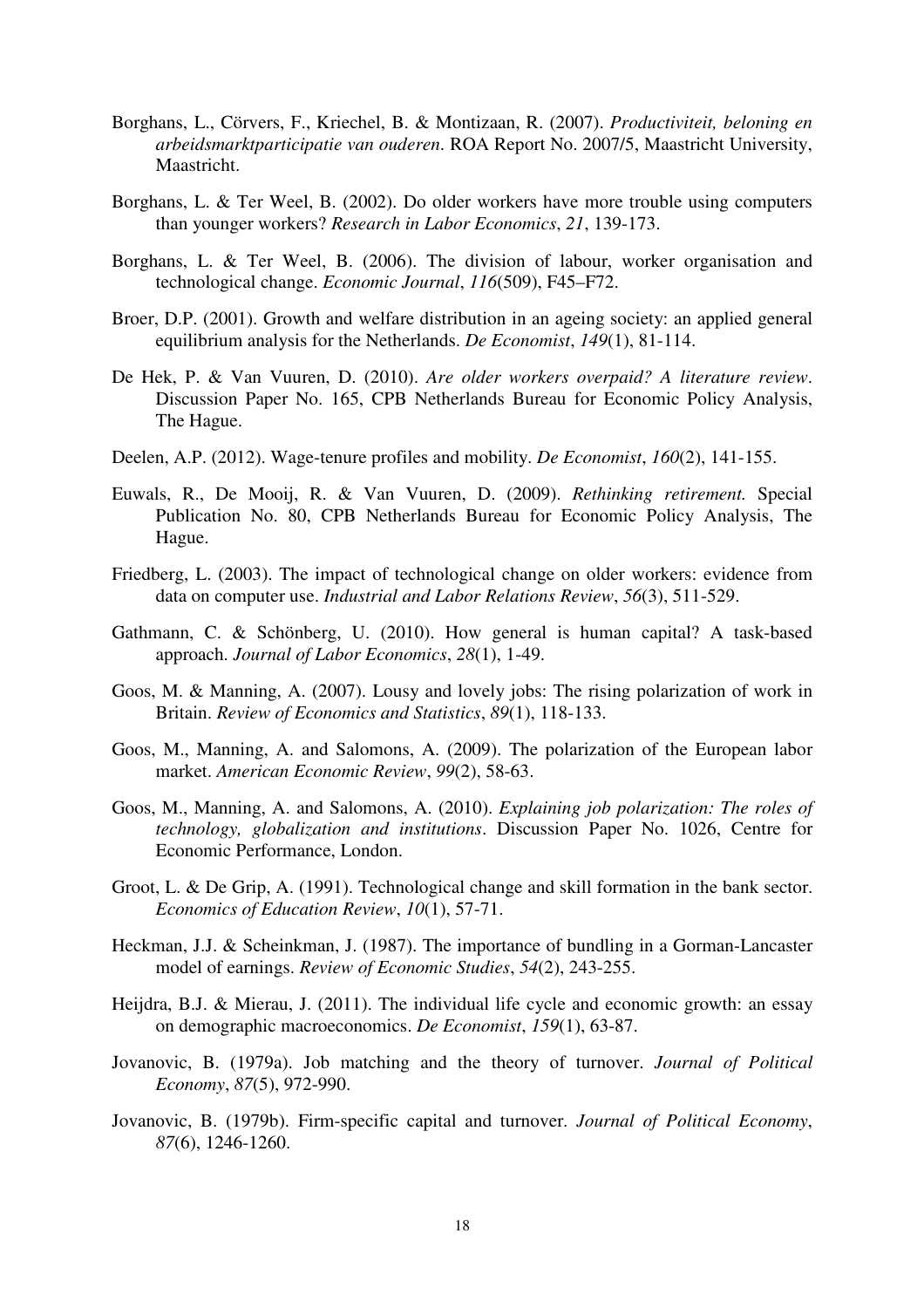- Kamborouv, G. & Manovskii, I. (2009). Occupational specificity of human capital. *International Economic Review*, *50*(1), 63-115.
- Kotlikoff, L.J. & Gokhale, J. (1992). Estimating a firm's age-productivity profile using the present value of workers' earnings. *Quarterly Journal of Economics*, *107*(4), 1215- 1242.
- Lazear, E.P. (2009). Firm-specific human capital: a skill-weights approach. *Journal of Political Economy*, *117*(5), 914-940.
- Michaels, G., Natraj, A. & Van Reenen, J. (2010). *Has ICT polarized skill demand? Evidence from eleven countries over 25 years*. Discussion Paper No. 987, Centre of Economic Performance, London.
- Neal, D. (1995). Industry-specific human capital: evidence from displaced workers. *Journal of Labor Economics*, *13*(4), 653-677.
- Peracchi, F. & Welch, F. (1994). Trends in labor force transitions of older men and women. *Journal of Labor Economics*, *12*(2), 210-242.
- Poletaev, M. & Robinson, C. (2008). Human capital specificity: evidence from the *Dictionary of occupational titles* and displaced worker surveys, 1984-2000. *Journal of Labor Economics*, *26*(3), 387-420.
- Rosen, S. (1975). Measuring the obsolescence of knowledge. In: F.T. Juster (Ed.), *Education, income and human behavior* (pp. 199-232).
- Saint-Paul, G. (2009) *Does the welfare state make older workers unemployable?* IDEI Working Paper No. 569, University Toulouse I, Toulouse.
- Siegrist, J., Wahrendorf, M., Von dem Knesebeck, O., Jurges, H. & Borsch-Supan, A. (2006). Quality of work, well-being, and intended early retirement of older employees baseline results from the SHARE Study, *European Journal of Public Health*, *17*(1), 62-68.
- Ter Weel, B. (2012). *Loonongelijkheid in Nederland stijgt*. Policy Brief No. 2012/6, CPB Netherlands Bureau for Economic Policy Analysis, The Hague.
- Vandenberghe, V. (2011). Introduction to De ECONOMIST special issue on "Ageing Workforces". *De Economist*, *159*(2), 89-94.
- Van Ours, J.C. (2009). Will you still need me when I'm 64? *De Economist*, *157*(4), 441-460.
- Van Ours, J.C. & Stoeldraijer, L. (2011). Age, wage and productivity in Dutch manufacturing. *De Economist*, *159*(2), 113-137.
- Violante, G. (2002). Technological acceleration, skill transferability and the rise in residual inequality. *Quarterly Journal of Economics*, *117*(1), 297-338.
- Weinberg, B.A. (2001). *Experience and technological adoption*. Working Paper, Ohio State University, Columbus (OH).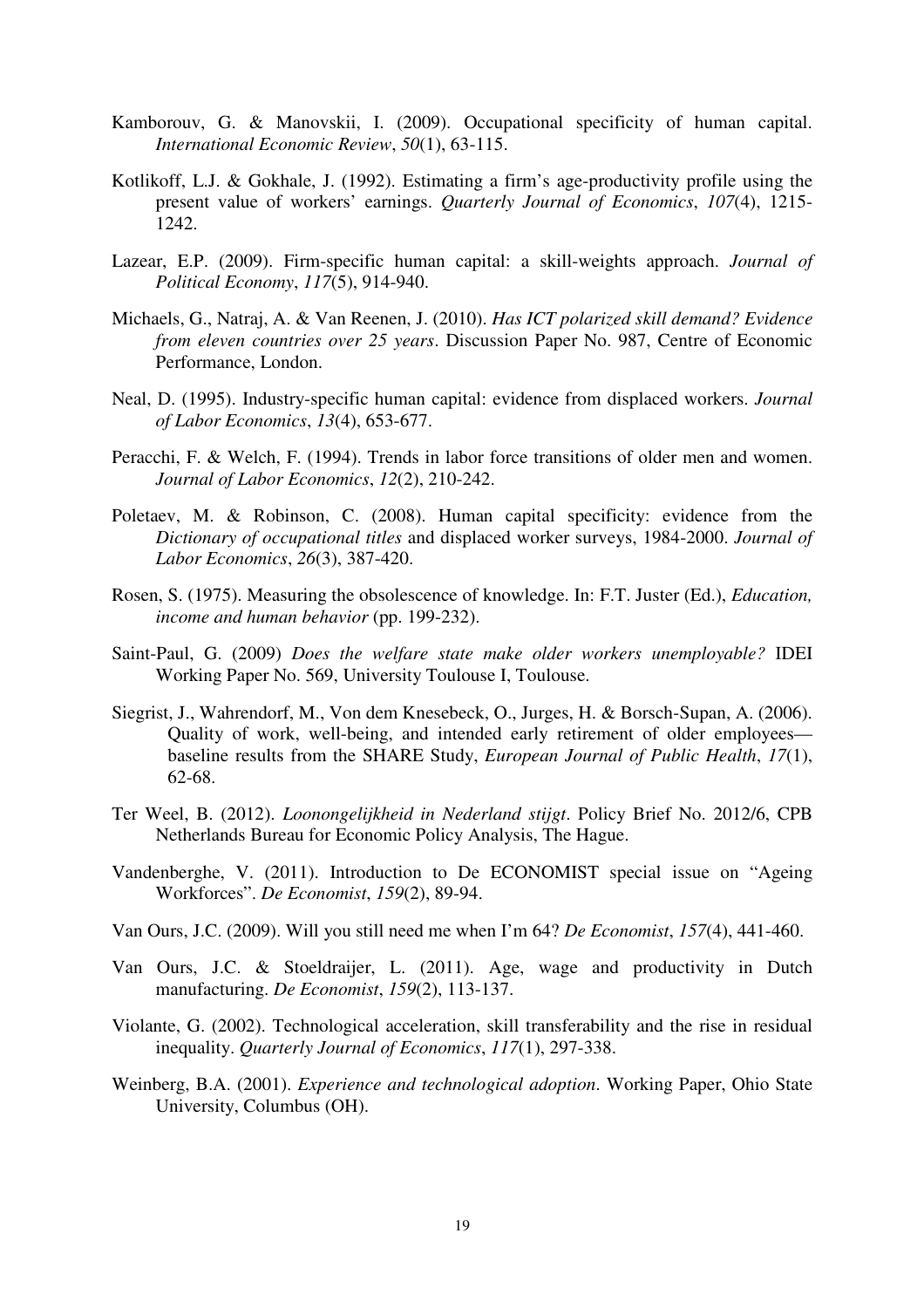# **Appendix**

This appendix presents background information on the data sources we have used to construct the variables used in the analysis. Table A1 documents the variables and the way in which they are constructed. The final column shows the data source. Table A2 presents descriptive statistics of the variables.

| Variable                | Construction                                      | Data source               |
|-------------------------|---------------------------------------------------|---------------------------|
| Employment $(\% )$      | Employment share in total employment              | EBB, 1996-2010            |
| Age (years)             | Mean age and classes by occupations               | EBB, 1996-2010            |
| Education $(\% )$       | Share of tertiary workers in an occupation        | EBB, 1996-2010            |
| Computer $(1-5)$        | Use of computers and computer systems             | <b>ONET, 2010</b>         |
| <b>Offshoring</b>       | Indicator developed in Akcomak, Borghans and Ter  | CBS, Input-output tables, |
|                         | Weel (2011)                                       | 1996-2005                 |
| Routine-task intensity  | Ratio of technical to basic tasks                 | <b>ONET 2010</b>          |
| Abstract-task intensity | Sum of direction, control and planning tasks and  | DOT, 1991                 |
|                         | general education development and mathematical    |                           |
|                         | tasks                                             |                           |
| Effort-reward           | Effort vs. reward as developed in Siegrist et al. | <b>SHARE, 2004</b>        |
|                         | (2006)                                            |                           |

| Table A1. Data sources and variable construction |  |  |  |
|--------------------------------------------------|--|--|--|
|--------------------------------------------------|--|--|--|

# **Table A2. Descriptive statistics**

| Variable                | mean  | st.dev. | min.  | max.  |
|-------------------------|-------|---------|-------|-------|
| Employment $(\% )$      | 1.01  | 1.13    | 0.03  | 5.66  |
| Age (years)             | 38.83 | 4.41    | 20.03 | 50.09 |
| Education $(\%)$        | 29.19 | 33.05   | 0.00  | 99.08 |
| Computer $(1-5)$        | 3.15  | 0.91    | 1.30  | 4.92  |
| Offshoring              | 0.16  | 0.08    | 0.04  | 0.35  |
| Routine-task intensity  | 0.65  | 0.19    | 0.36  | 1.04  |
| Abstract-task intensity | 6.12  | 4.47    | 0.04  | 17.28 |
| Effort-reward           | 0.85  | 0.15    | 0.48  | 1.31  |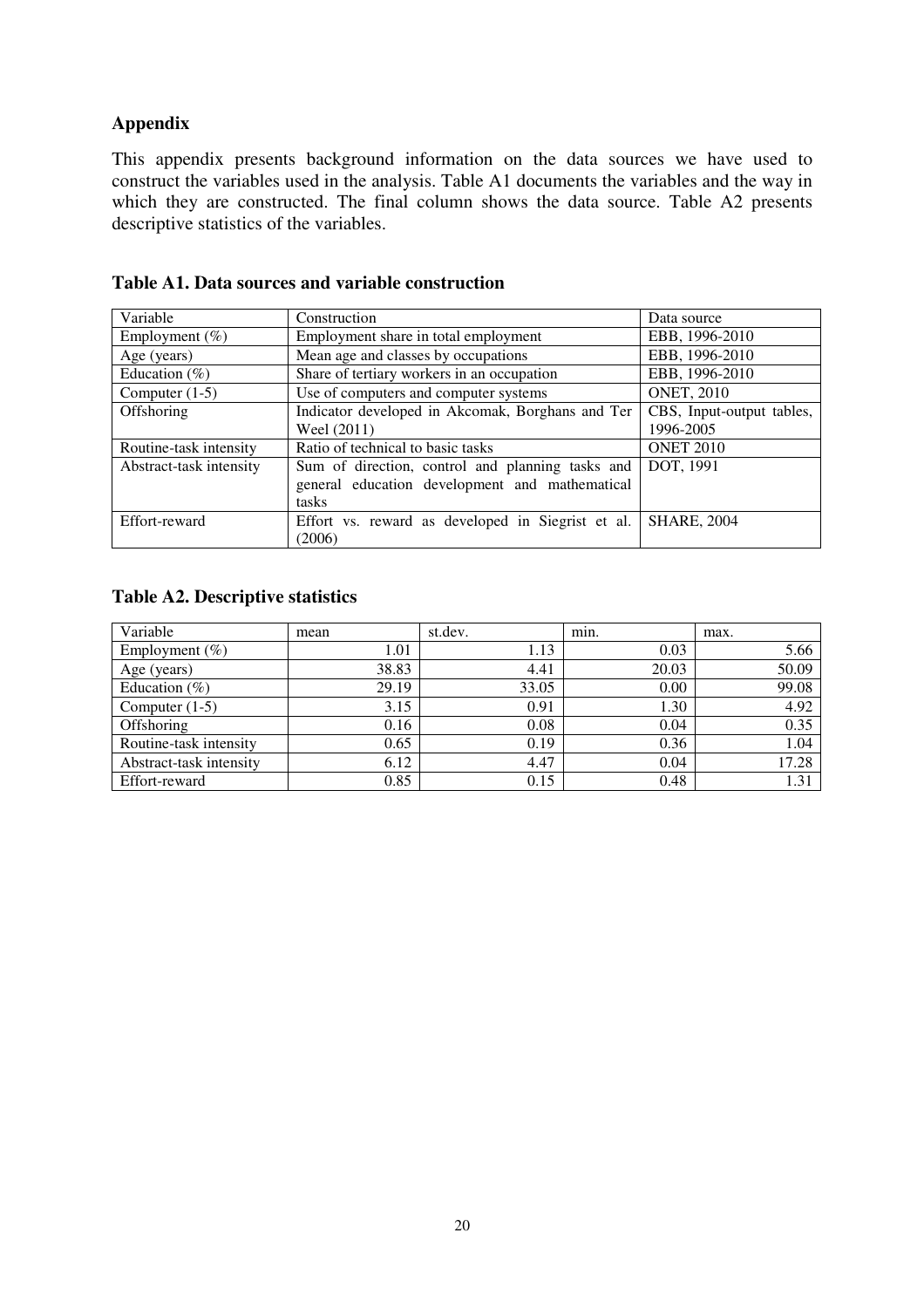**Table 1. Correlation matrix** 

|                     | $\Delta$ Mean | $\Delta$ Empl. | High-    | Comp.    | Off-     | Routine  | Abstract | Effort- |
|---------------------|---------------|----------------|----------|----------|----------|----------|----------|---------|
|                     | age           |                | educ.    | use      | shoring  | tasks    | tasks    | reward  |
| $\Delta$ Mean age   | 1.000         |                |          |          |          |          |          |         |
| $\Delta$ Employment | $-0.269$      | 1.000          |          |          |          |          |          |         |
| High-educated       | $-0.247$      | 0.150          | 1.000    |          |          |          |          |         |
| Computer use        | $-0.160$      | $-0.030$       | 0.651    | 1.000    |          |          |          |         |
| Offshoring          | 0.455         | $-0.266$       | $-0.494$ | 0.340    | 1.000    |          |          |         |
| Routine tasks       | 0.434         | $-0.130$       | $-0.671$ | $-0.642$ | 0.705    | 1.000    |          |         |
| Abstract tasks      | $-0.140$      | 0.130          | 0.413    | 0.413    | $-0.252$ | $-0.299$ | 1.000    |         |
| Effort-reward       | 0.260         | $-0.060$       | $-0.538$ | $-0.500$ | 0.511    | 0.541    | $-0.418$ | 1.000   |

*Note*: Bold numbers are significant at the 5 percent level ( $p < 0.05$ ).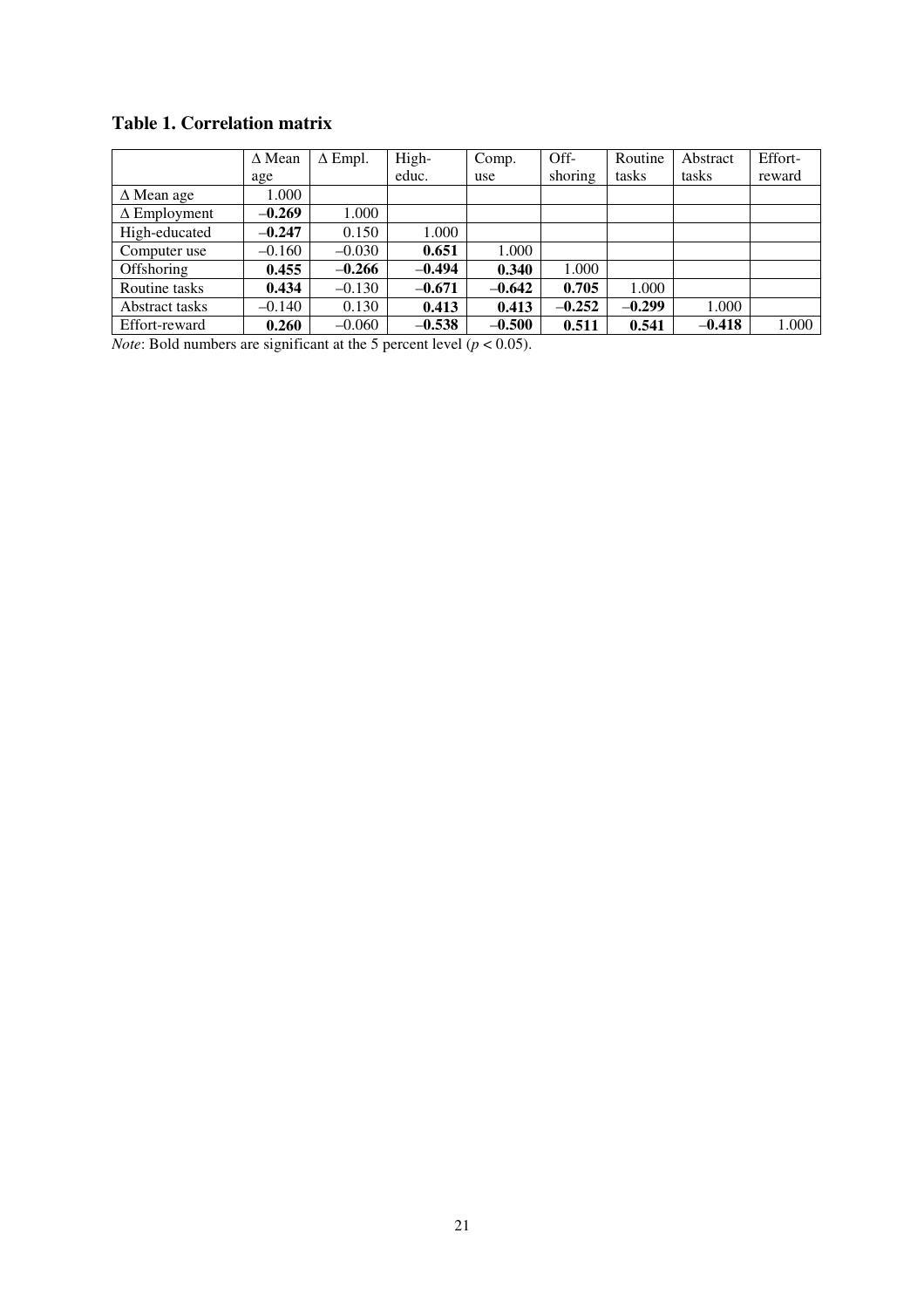# **Table 2. Occupations with the largest positive and negative employment changes**

| Growing occupations                                       | Growth  | Average | Initial | <b>ISCO</b> |
|-----------------------------------------------------------|---------|---------|---------|-------------|
|                                                           |         | age     | share   |             |
| <b>Business professionals</b>                             | 0.70    | 39.26   | 2.39    | 241         |
| Personal care and related workers                         | 0.62    | 38.90   | 3.07    | 513         |
| Business services agents and trade brokers                | 0.55    | 36.43   | 0.90    | 342         |
| Architects, engineers and related professionals           | 0.51    | 41.06   | 2.14    | 214         |
| Shop salespersons and demonstrators                       | 0.51    | 32.65   | 5.02    | 522         |
|                                                           |         |         |         |             |
| Declining occupations                                     |         |         |         |             |
| Administrative associate professionals                    | $-1.15$ | 38.84   | 4.14    | 343         |
| Other office clerks                                       | $-0.68$ | 38.29   | 1.91    | 419         |
| Secretaries and keyboard-operating clerks                 | $-0.58$ | 38.14   | 1.70    | 411         |
| Electrical and electronic equipment mechanics and fitters | $-0.47$ | 37.10   | 0.94    | 724         |
| Numerical clerks                                          | $-0.46$ | 38.22   | 1.34    | 412         |

*Note*: Growth and decline are defined as percent changes in employment shares between 1996-1999 and 2007- 2010.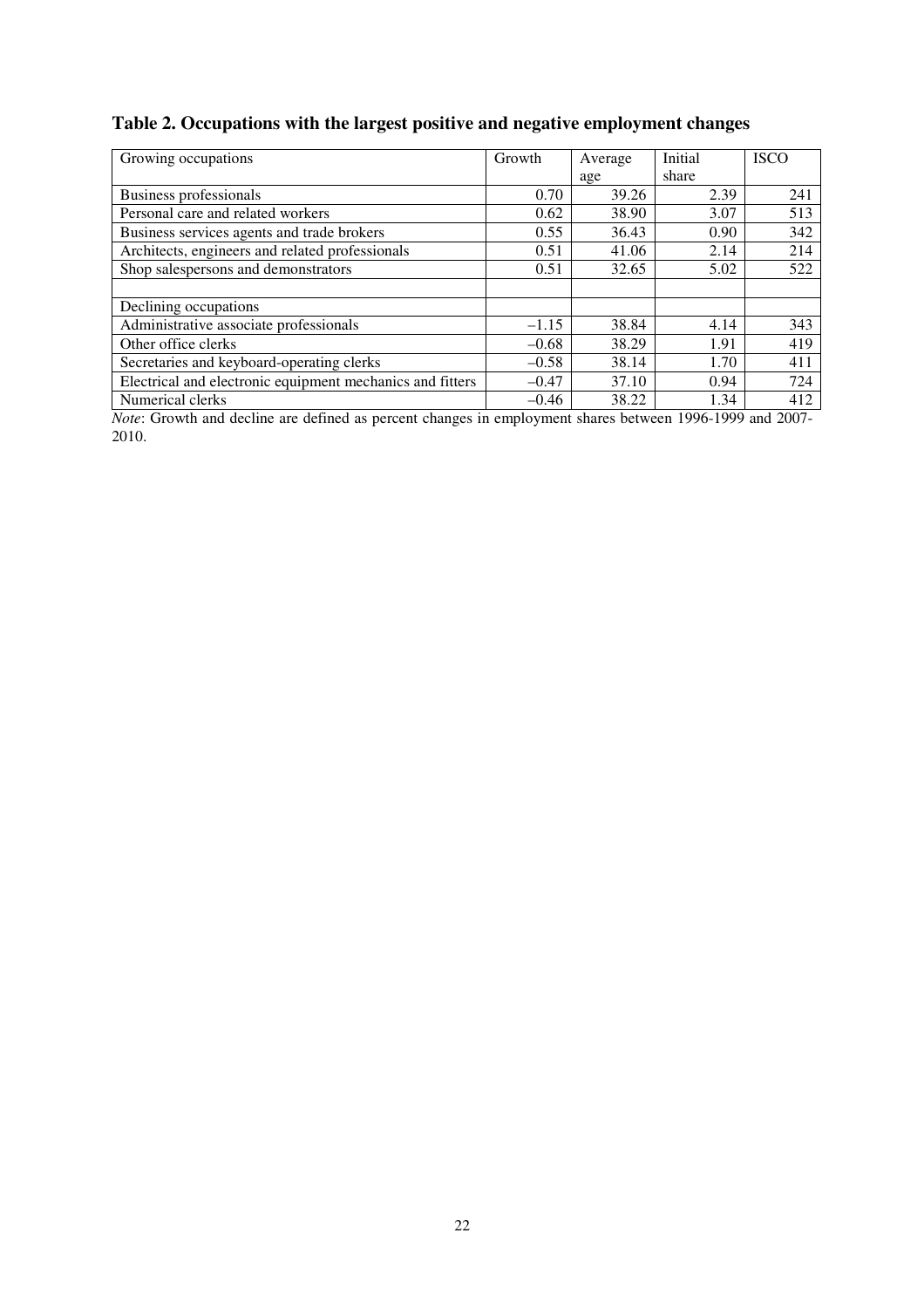|                     | $\triangle$ Age | $\Delta$ 16-24 | $\Delta$ 25-39 | $\Delta$ 45-59 | $\Lambda$ 60-64 |
|---------------------|-----------------|----------------|----------------|----------------|-----------------|
| $\Delta$ Employment | $-0.95***$      | $2.29***$      | 0.98           | $-2.82*$       | $-0.45$         |
|                     | (0.34)          | (0.83)         | (1.29)         | (1.56)         | (0.34)          |
|                     |                 |                |                |                |                 |
| Education           |                 |                |                |                |                 |
| - High-educated     | $-0.81*$        | $-0.45$        | $7.34***$      | $-7.96***$     | $1.06**$        |
|                     | (0.45)          | (1.11)         | (1.55)         | (1.91)         | (0.43)          |
|                     |                 |                |                |                |                 |
| Technology          |                 |                |                |                |                 |
| - Computer use      | 0.07            | $-0.46$        | 0.18           | 0.58           | $-0.30**$       |
|                     | (0.14)          | (0.34)         | (0.54)         | (0.65)         | (0.14)          |
| - Offshoring        | 0.25            | $-0.79**$      | $-1.01*$       | $2.16***$      | $-0.36**$       |
|                     | (0.15)          | (0.36)         | (0.57)         | (0.66)         | (0.15)          |
|                     |                 |                |                |                |                 |
| <b>Tasks</b>        |                 |                |                |                |                 |
| - Routine task      | $0.34**$        | $-0.48$        | $-1.31**$      | $1.75***$      | 0.04            |
|                     | (0.14)          | (0.35)         | (0.54)         | (0.64)         | (0.14)          |
| - Abstract tasks    | $-0.03$         | $-0.83**$      | $1.27**$       | $-0.42$        | $-0.02$         |
|                     | (0.14)          | (0.33)         | (0.51)         | (0.64)         | (0.14)          |
|                     |                 |                |                |                |                 |
| Health              |                 |                |                |                |                 |
| - Effort-reward     | 0.13            | 0.56           | $-1.61***$     | 1.04           | 0.02            |
|                     | (0.15)          | (0.36)         | (0.54)         | (0.67)         | (0.15)          |
|                     |                 |                |                |                |                 |
|                     | 2.78            | 0.48           | $-12.36$       | 8.61           | 3.30            |
| Mean                | (2.06)          | (4.77)         | (6.60)         | (8.37)         | (1.98)          |

# **Table 3. Estimation results (dependent variable: change in the mean age of an occupation or the share of workers in a certain age bracket within an occupation)**

*Note*:  $N=96$ . \*\*\*  $p < 0.01$ , \*\*  $p < 0.05$ , \*  $p < 0.10$ . Each column corresponds to a separate OLS regression of the outcome variable at the top of the column on control variables, change in the occupation's share in total employment and a constant. Standard errors are reported in parentheses.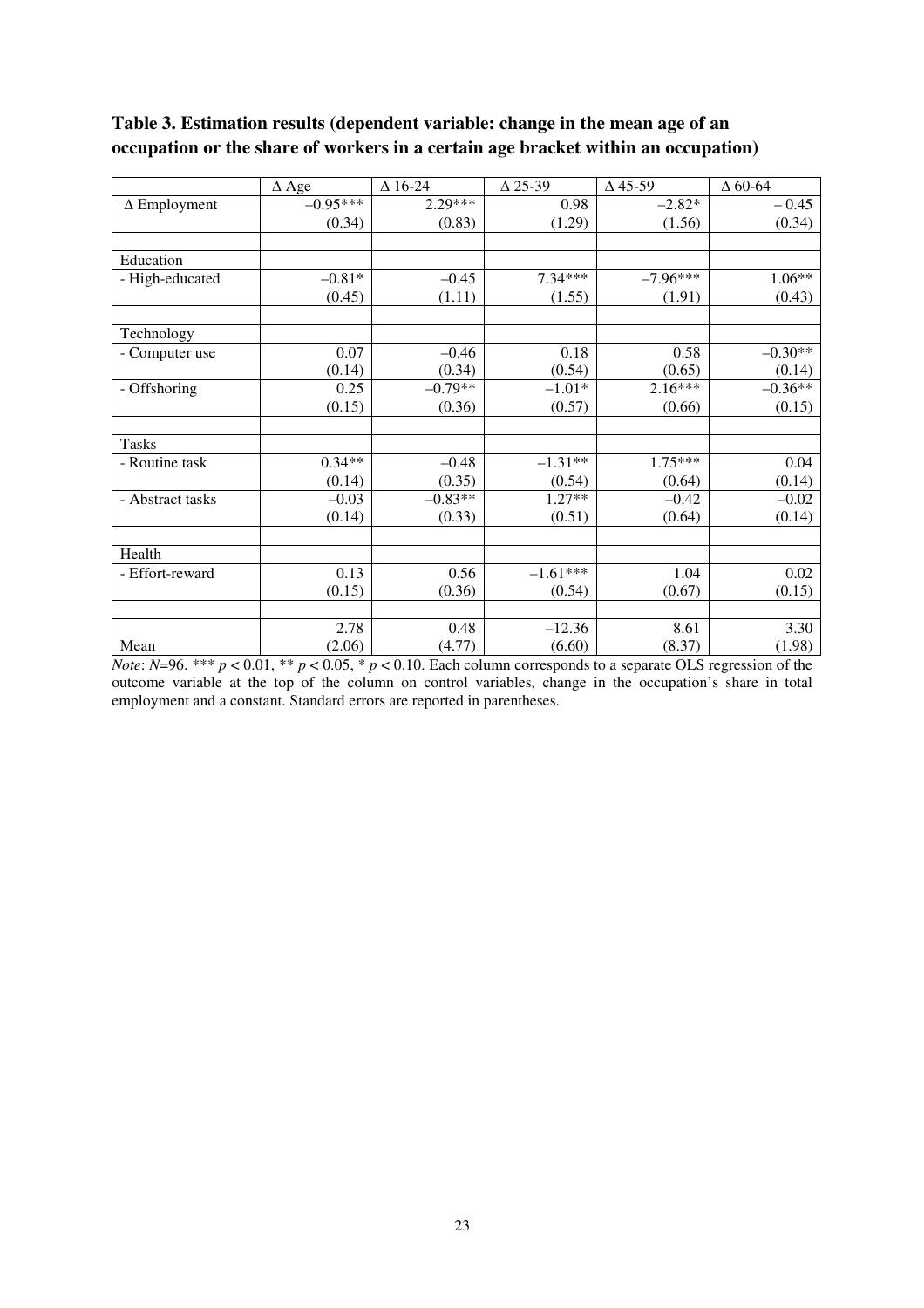

**Figure 1. Age composition of the Dutch workforce, 1996-2010**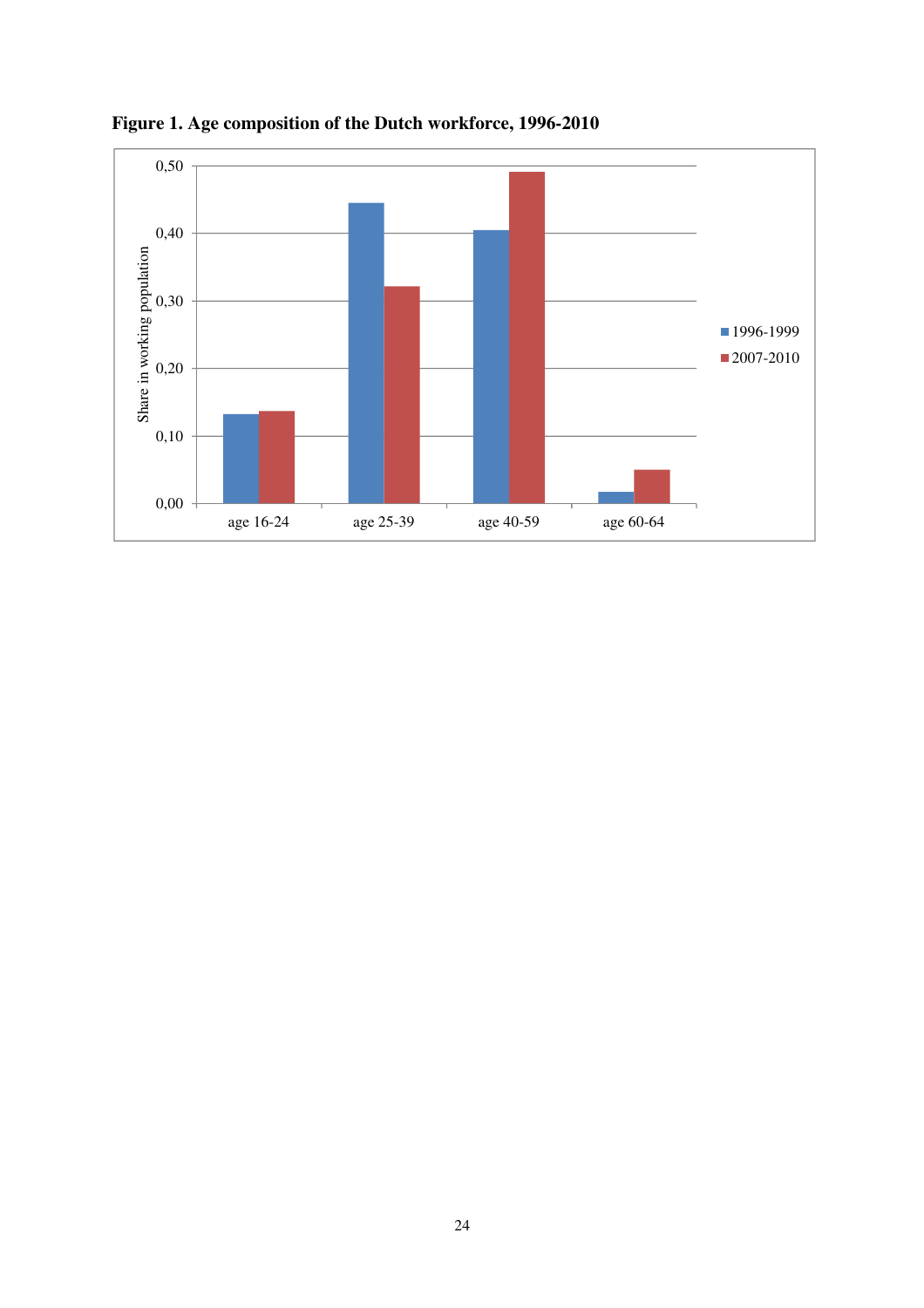

**Figure 2. Changes in employment shares of shirking and growing occupations by age class**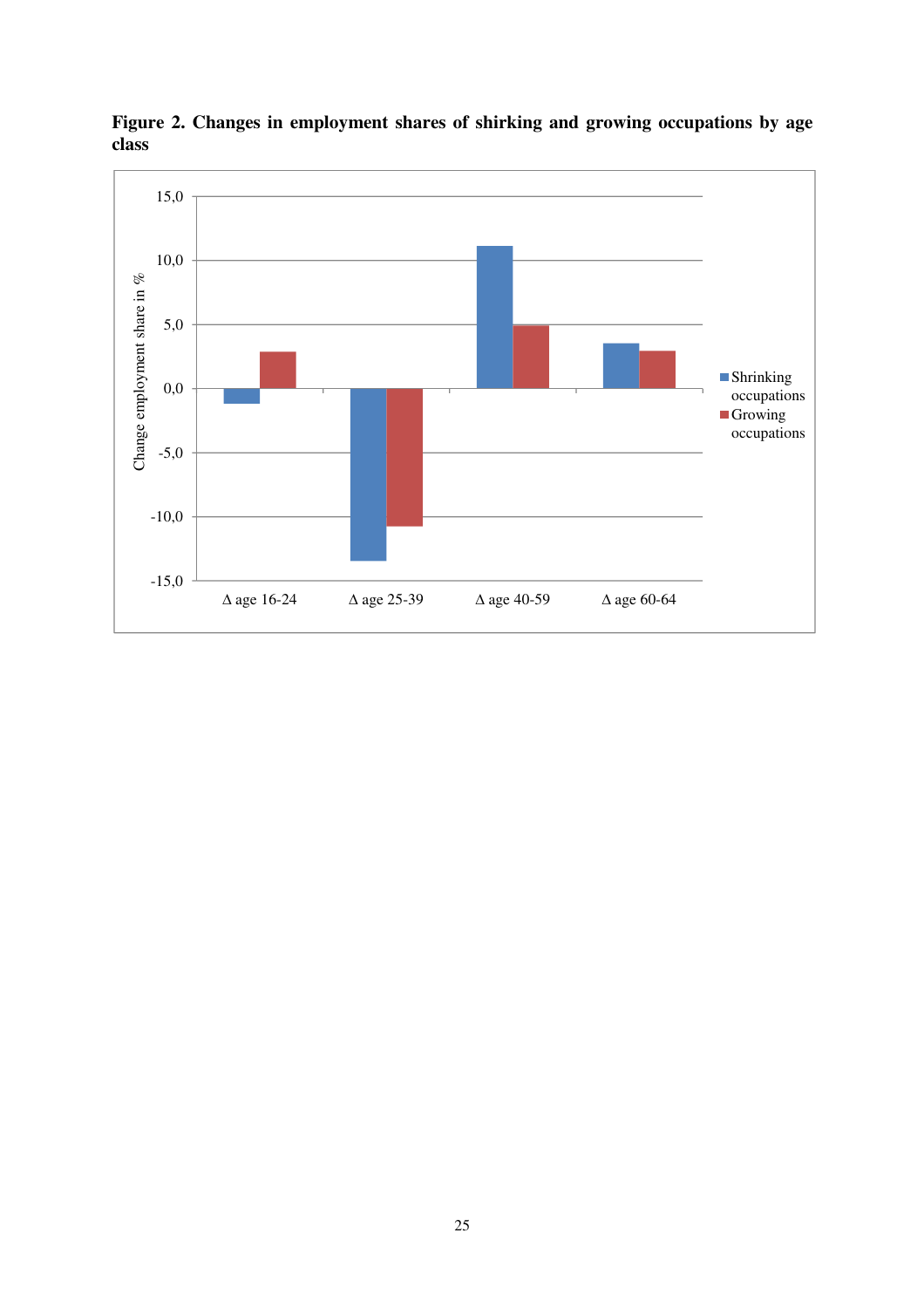

**Figure 3. Changes (1996-2010) in the average age composition of occupations and employment shares**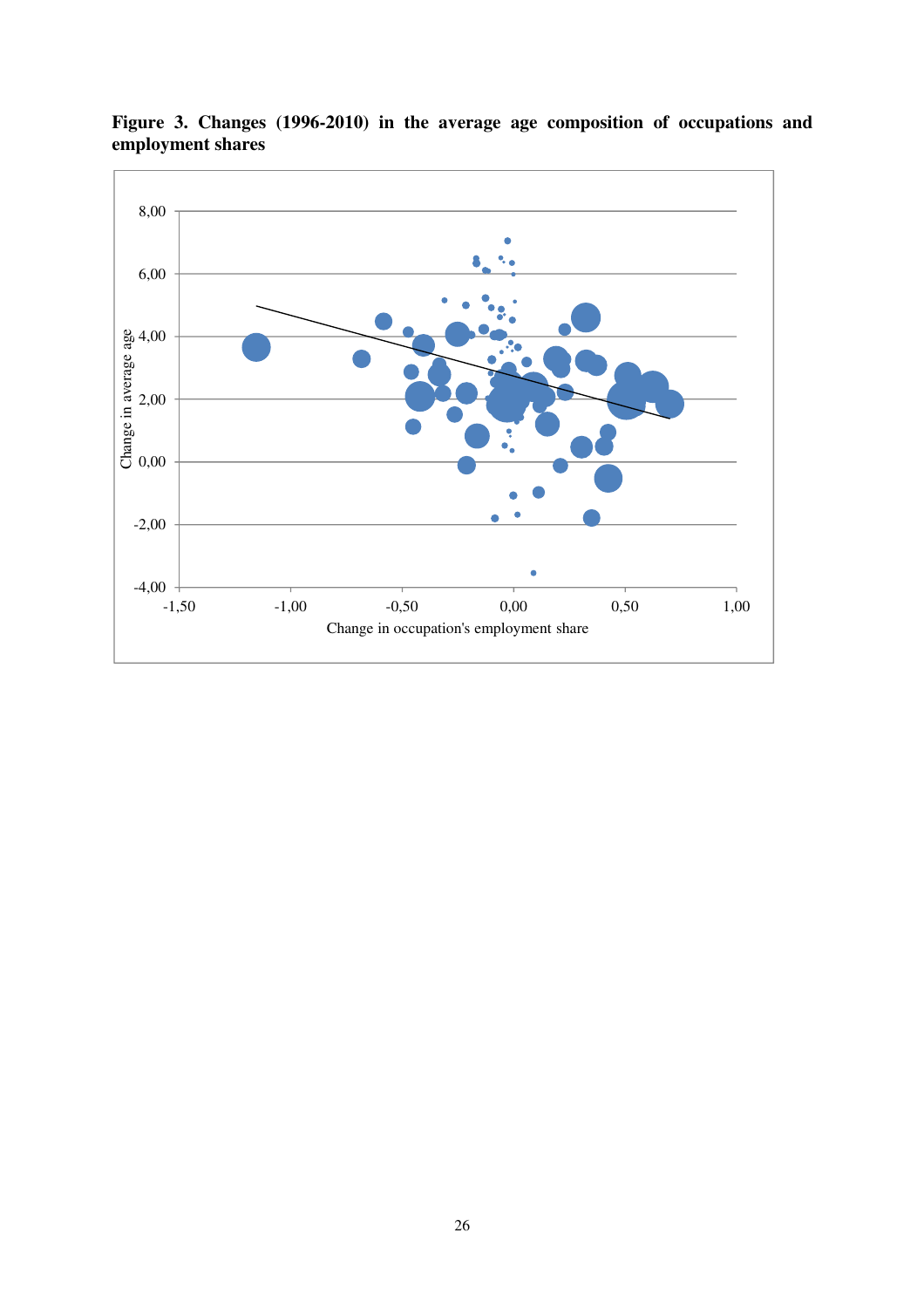

**Figure 4. Changes (1996-2010) in the average age composition of occupations and technology, tasks and health indicators**